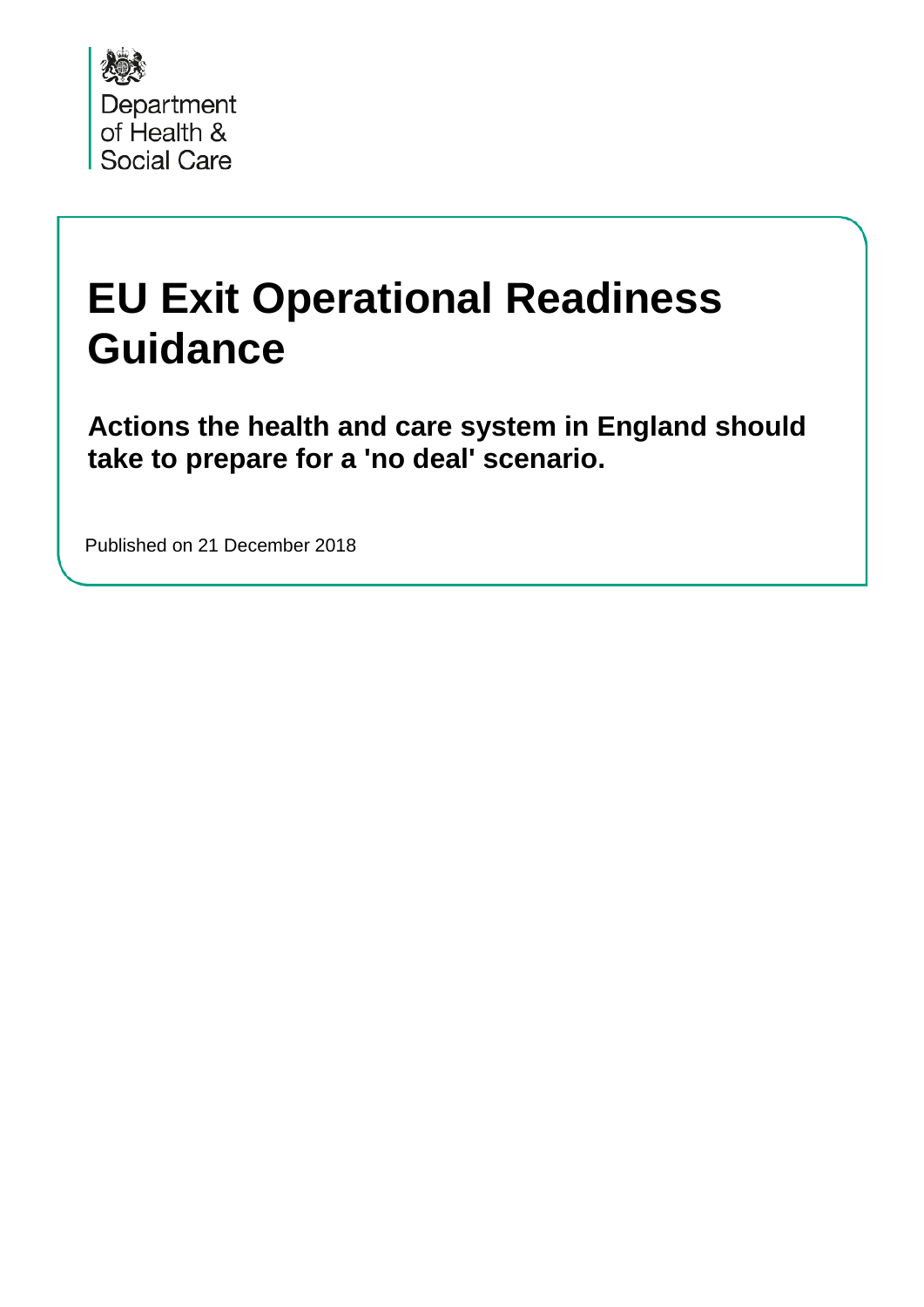# **Contents**

| Card 3 - Action card for NHS England and Improvement regional teams33 |  |
|-----------------------------------------------------------------------|--|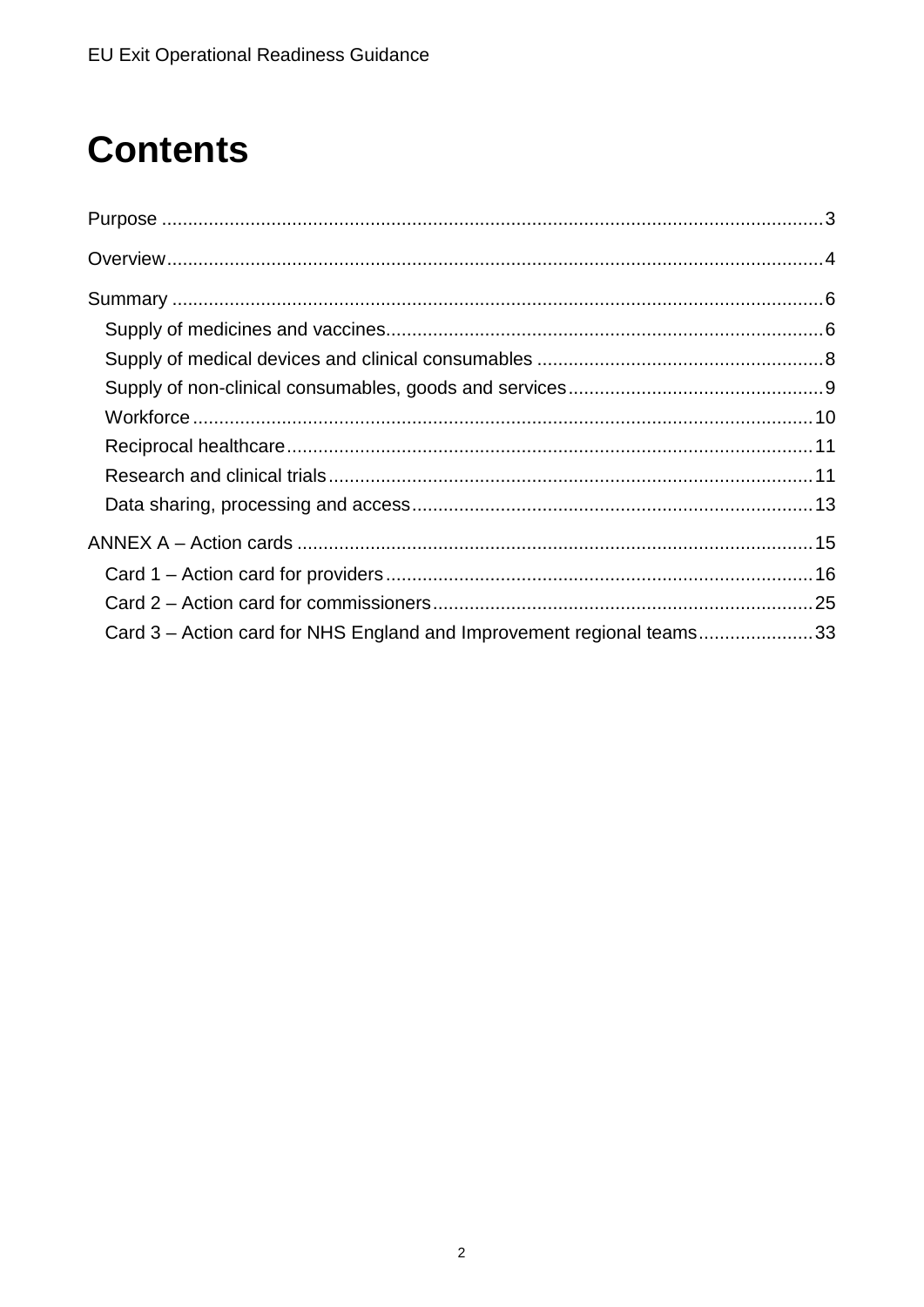# <span id="page-2-0"></span>**Purpose**

The EU Exit Operational Readiness Guidance, developed and agreed with NHS England and Improvement, lists the actions that providers and commissioners of health and care services in England should take if the UK leaves the EU without a ratified deal – a 'no deal' exit. This will ensure organisations are prepared for, and can manage, the risks in such a scenario.

This guidance has been sent to all health and care providers, including adult social care providers, to ensure the health and care system as a whole is prepared. Adult social care providers are advised to use this guidance as a prompt to test their own contingency plans. A further letter has also been sent in parallel to local authorities and adult social care providers to address specific adult social care issues.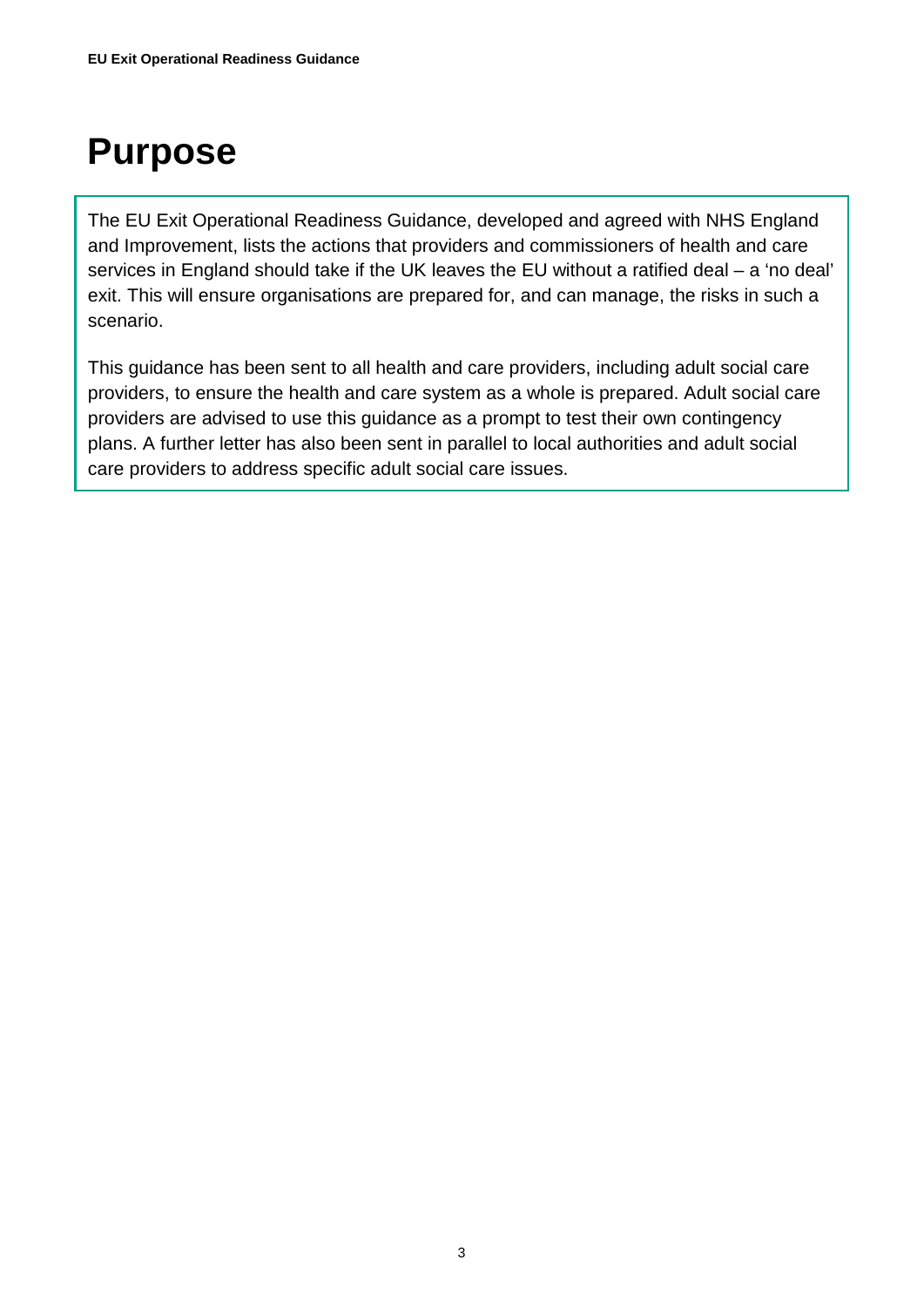# <span id="page-3-0"></span>**Overview**

The EU Exit Operational Readiness Guidance summarises the Government's contingency plans and covers actions that all health and adult social care organisations should take in preparation for EU Exit.

All organisations receiving this guidance are advised to undertake local EU Exit readiness planning, local risk assessments and plan for wider potential impacts. In addition, the actions in this guidance cover seven areas of activity in the health and care system that the Department of Health and Social Care is focussing on in its 'no deal' exit contingency planning:

- supply of medicines and vaccines;
- supply of medical devices and clinical consumables;
- supply of non-clinical consumables, goods and services;
- workforce;
- reciprocal healthcare;
- research and clinical trials; and
- data sharing, processing and access.

The impact of a 'no deal' exit on the health and adult social care sector is not limited to these areas, and the Department is also developing contingency plans to mitigate risks in other areas. For example, the Department is working closely with NHS Blood and Transplant to co-ordinate 'no deal' planning for blood, blood components, organs, tissues and cells (as detailed in the two technical notices on [blood](https://www.gov.uk/government/publications/ensuring-blood-and-blood-products-are-safe-if-theres-no-brexit-deal) and [organs, tissues and cells](https://www.gov.uk/government/publications/quality-and-safety-of-organs-tissues-and-cells-if-theres-no-brexit-deal) and the recent [letter](https://assets.publishing.service.gov.uk/government/uploads/system/uploads/attachment_data/file/762696/government_preparations_update_for_march_2019.pdf) to the health and care system sent by the Secretary of State for Health and Social Care on 7 December 2018).

The actions in this guidance factor in the Government's revised border planning assumptions which were detailed in the Cabinet Office's [guidance](https://www.gov.uk/guidance/border-planning-assumptions-in-the-event-of-a-no-deal-brexit) on 7 December 2018.

In preparation for a 'no deal' exit, the Department, with the support of NHS England and Improvement, and Public Health England, has set up a national Operational Response Centre. This will lead on responding to any disruption to the delivery of health and care services in England, that may be caused or affected by EU Exit. The Operational Response Centre will co-ordinate EU Exit-related information flows and reporting across the health and care system. The Operational Response Centre will also work with the devolved administrations to respond to UK-wide incidents.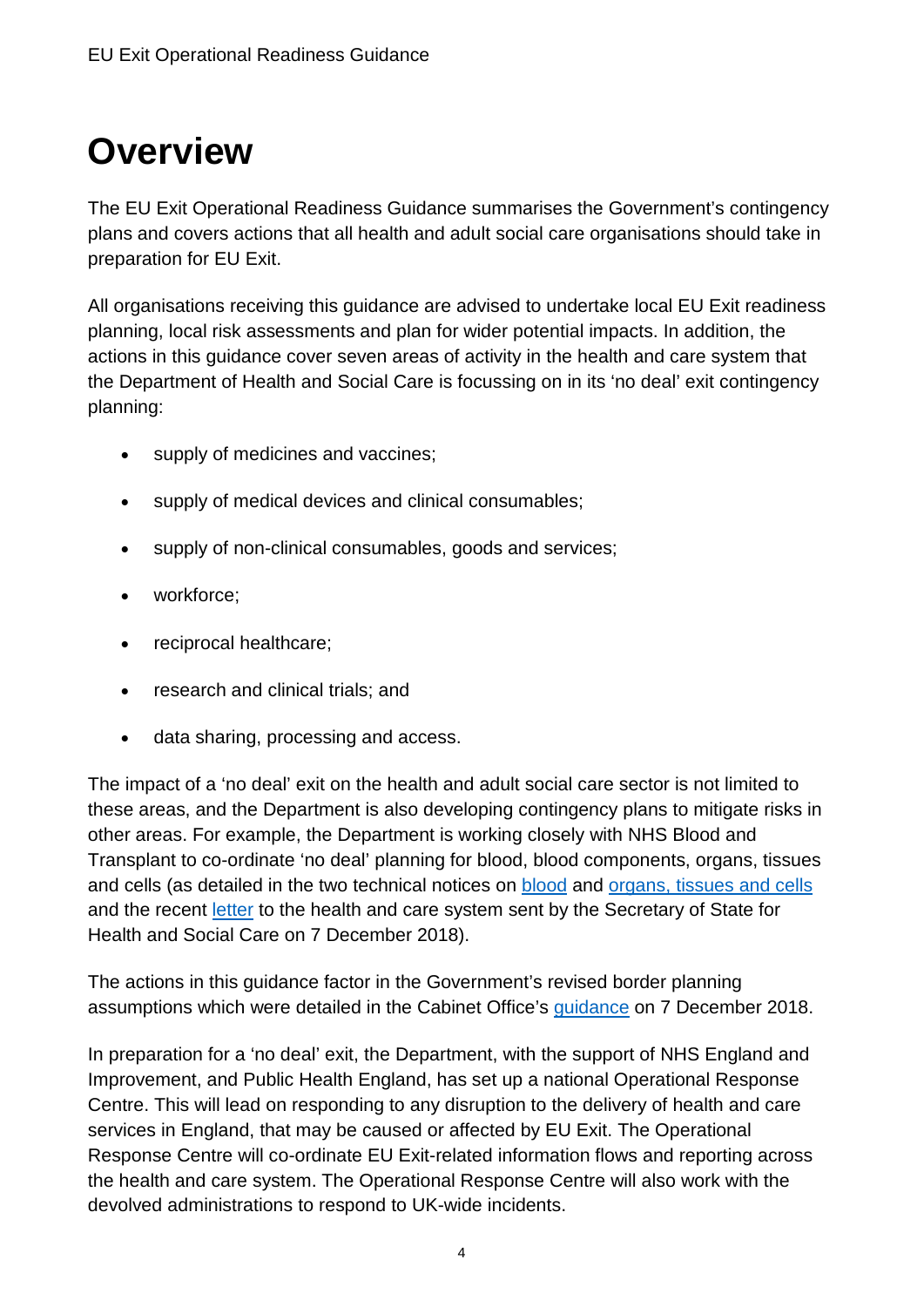The Operational Response Centre has been established to support the health and care system to respond to any disruption, and will not bypass existing local and regional reporting structures.

Working closely with the Operational Response Centre, NHS England and Improvement will also establish an Operational Support Structure for EU Exit. This will operate at national, regional and local levels to enable rapid support on emerging local incidents and escalation of issues into the Operational Response Centre as required. Contact details for the regional EU Exit leads are below:

| <b>Region</b>     | <b>Contact details for regional EU Exit lead</b> |
|-------------------|--------------------------------------------------|
| <b>North East</b> | England.euexitnortheast@nhs.net                  |
| North West        | England.euexitnorthwest@nhs.net                  |
| Midlands          | England.mids-euexit@nhs.net                      |
| East of England   | England.eoe-euexit@nhs.net                       |
| London            | England.london-euexit@nhs.net                    |
| South East        | England.se-euexit@nhs.net                        |
| South West        | England.sw-euexit@nhs.net                        |

NHS providers and commissioners will be supported by local NHS teams to resolve issues caused or affected by EU Exit as close to the frontline as possible. These issues will be escalated to regional level, as required. Where issues are impacting across the health and care system at a national level, the Operational Response Centre will co-ordinate information flows and responses.

This guidance and the planning assumptions within it represent the most up to date information available. Further operational guidance will be issued and updated to support the health and care system to prepare for the UK leaving the EU prior to 29 March 2019.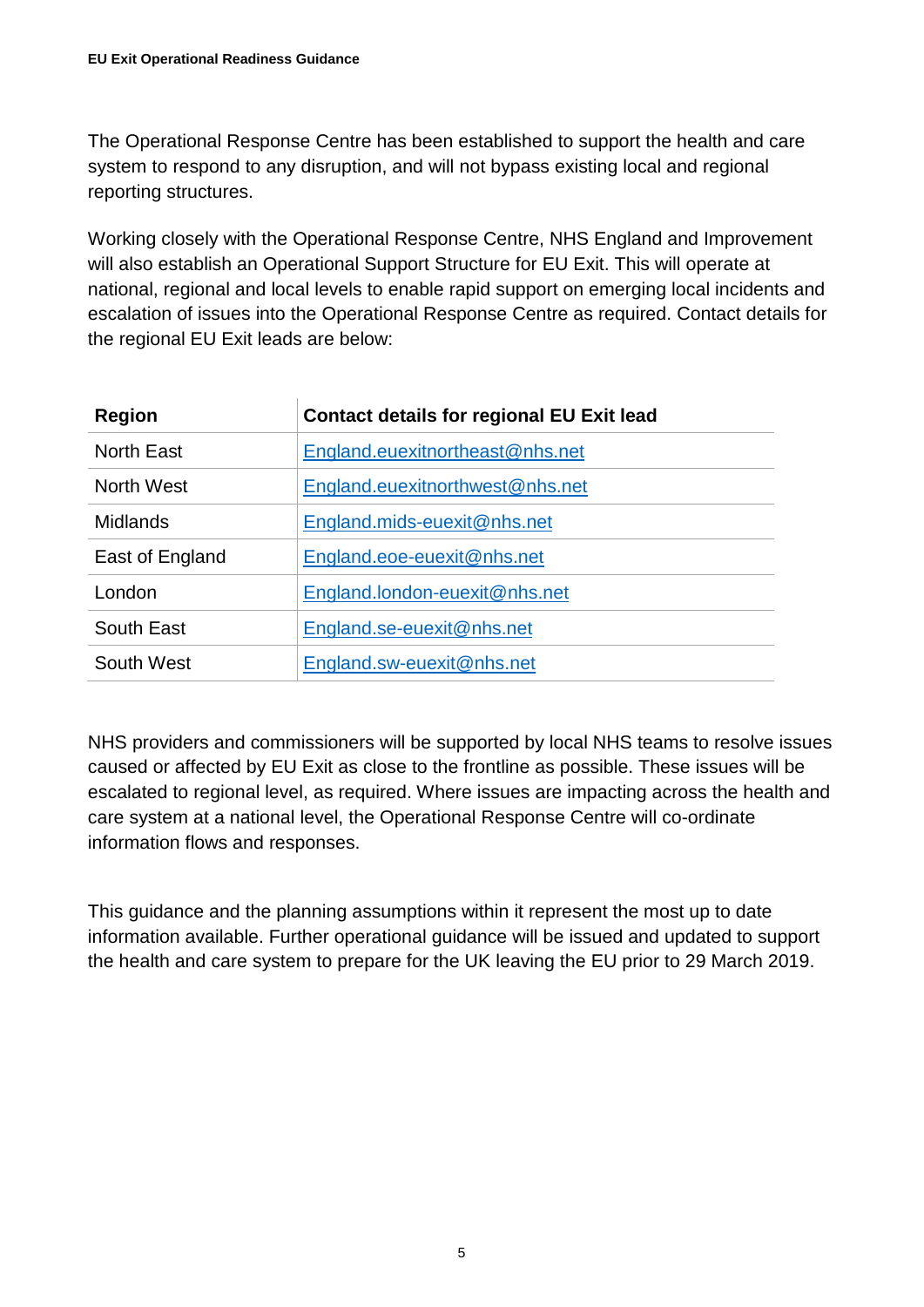# <span id="page-5-0"></span>**Summary**

This section summarises seven areas where the government is focussing 'no deal' exit contingency planning in the health and care system, and where local action is required. Detailed actions for providers, commissioners and NHS England and Improvement regional teams are listed in Annex A (pages 15 to 33). Please read the summary and the action card that is applicable to your organisation.

Common to all of the groups of medical products listed below, it should be noted that government departments have also been working to design customs and other control arrangements at the UK border to ensure goods, including medical supplies, can continue to flow into the UK without being delayed by additional controls and checks.

However, the EU Commission has made clear that, in a 'no deal' exit, it will impose full third country controls on people and goods entering the EU from the UK. The crossgovernment planning assumption has therefore been revised to prepare for the potential impacts that the imposition of third country controls by member states could have. The revised assumption shows that there will be significantly reduced access across the short straits, for up to six months.

## <span id="page-5-1"></span>**Supply of medicines and vaccines**

- The Government recognises the vital importance of medicines and vaccines, and has developed a UK-wide contingency plan to ensure the flow of these products into the UK in a 'no deal' scenario.
- The plan covers medicines used by patients and service users in all four nations of the UK, as well as the UK Crown Dependencies. The Department is working very closely with the devolved administrations, the Crown Dependencies and other government departments to explore specific issues related to the various supply chains for medicines in the UK, as well as potential mitigations. The plan covers medicines used by all types of providers, including private providers.
- Earlier this year, the Department undertook an analysis using Medicines and Healthcare Products Regulatory Agency and European Medicines Agency data, on the supply chain for all medicines (including vaccines and medical radioisotopes). This identified those products that have a manufacturing touch point in the EU or wider EEA countries.
- In August 2018, the Department for Health and Social Care [wrote to pharmaceutical](https://assets.publishing.service.gov.uk/government/uploads/system/uploads/attachment_data/file/735745/brexit-medicines-letter.pdf)  [companies](https://assets.publishing.service.gov.uk/government/uploads/system/uploads/attachment_data/file/735745/brexit-medicines-letter.pdf) that supply the UK with prescription-only and pharmacy medicines from, or via, the EU or European Economic Area (EEA) to prepare for a no deal scenario.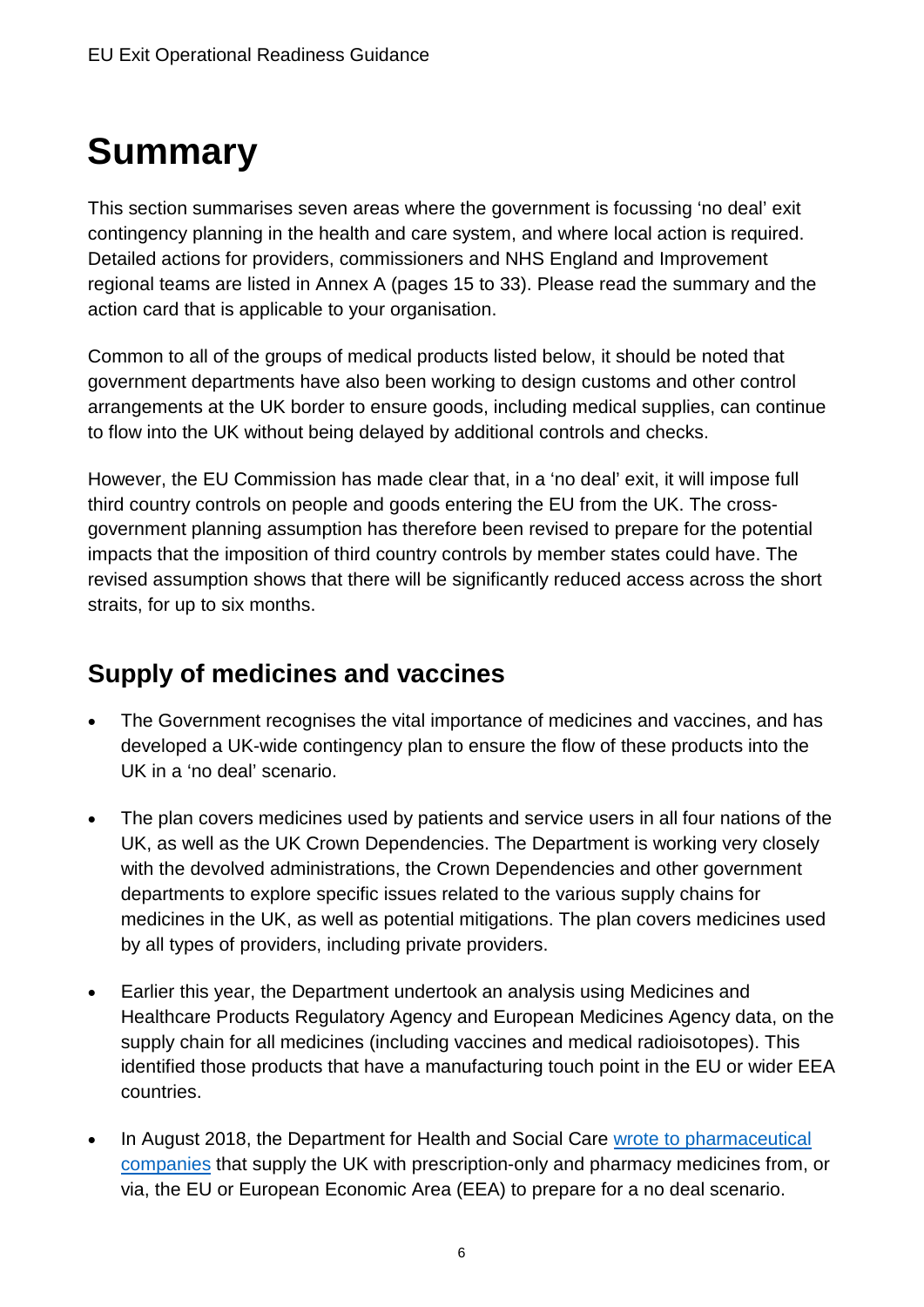Companies were asked to ensure they have a minimum of six weeks' additional supply in the UK, over and above their business as usual operational buffer stocks, by 29 March 2019. Companies were also asked to make arrangements to air freight medicines with a short shelf life, such as medical radioisotopes.

- Since then, there has been very good engagement from industry to ensure the supply of medicines is maintained in a 'no deal' exit.
- The Department will support manufacturers taking part in the contingency planning and is already providing funding for the provision of additional capacity for the storage of medicines.
- In October, the Department invited wholesalers and pre-wholesalers of pharmaceutical warehouse space to bid for government funding to secure the additional capacity needed for stockpiled medicines, and funding for selected organisations has now been agreed.
- On 7 December 2018, the Department wrote to UK manufacturers of medicines currently using the short straits crossings of Dover and Folkestone as they will want to review supply arrangements in light of the Government's updated planning assumptions.
- Whilst the six-week medicines stockpiling activity remains a critical part of the Department's UK-wide contingency plan, it is now being supplemented by additional national actions.
- The Government is working to ensure there is sufficient roll-on, roll-off freight capacity to enable medicines and medical products to continue to move freely into the UK.
- The Government has agreed that medicines and medical products will be prioritised on these alternative routes to ensure the flow of all these products will continue unimpeded after 29 March 2019. This includes all medicines, including general sales list medicines.
- In the event of delays caused by increased checks at EU ports, the Department will continue to develop the UK-wide contingency plan for medicines and vaccines with pharmaceutical companies and other government departments.
- UK health providers including hospitals, care homes, GPs and community pharmacies – should not stockpile additional medicines beyond their business as usual stock levels. There is also no need for clinicians to write longer NHS prescriptions and the public should be discouraged from stockpiling.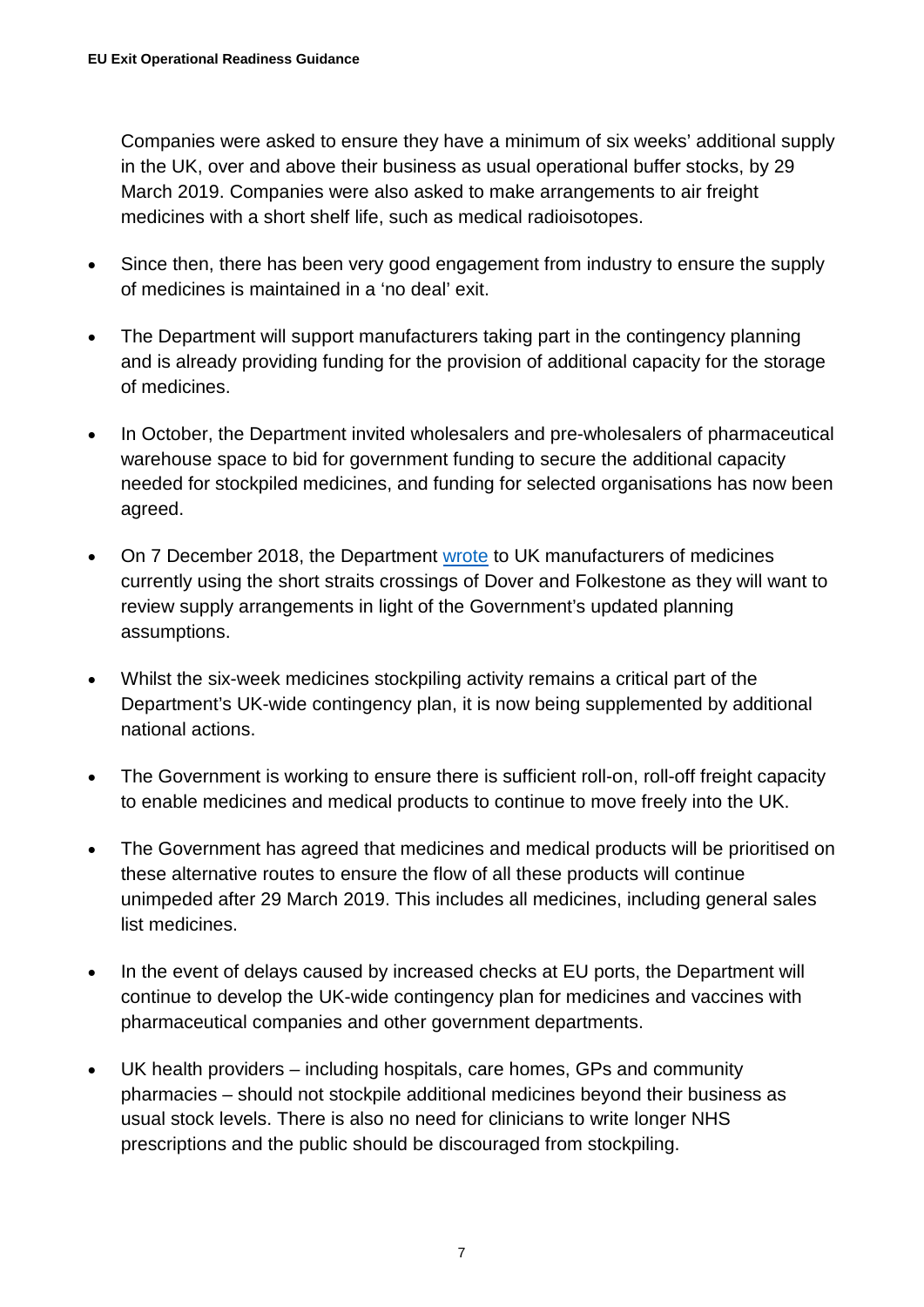- Chief and Responsible Pharmacists are responsible for ensuring their organisation does not stockpile medicines unnecessarily. Any incidences involving the overordering of medicines will be investigated and followed up with the relevant Chief or Responsible Pharmacist directly.
- The Department and NHS England and Improvement are developing arrangements to allow local and regional monitoring of stock levels of medicines; arrangements are also likely to be put in place to monitor the unnecessary export of medicines.
- The Department is putting in place a "Serious Shortage Protocol". This will involve changes to medicines legislation that will allow flexibility in primary care dispensing of medicines. Robust safeguards will be put in place to ensure this is operationalised safely, including making authoritative clinical advice available.
- Public Health England (PHE) is leading a separate UK-wide programme ensuring the continuity of supply for centrally-procured vaccines and other products that are distributed to the NHS for the UK National Immunisation Programme or used for urgent public health use. In addition to the national stockpiles that PHE has in place to ensure continued supply to the NHS, PHE continues to work alongside contracted suppliers on their contingency plans to ensure that the flow of these products will continue unimpeded in to the UK after exit day.

# <span id="page-7-0"></span>**Supply of medical devices and clinical consumables**

- On 23 October 2018, the Secretary of State for Health and Social Care [wrote](https://assets.publishing.service.gov.uk/government/uploads/system/uploads/attachment_data/file/750522/SofS_letter_-_Medical_Devices_and_Clinical_Consumables.pdf) to all suppliers of medical devices and clinical consumables updating them on the contingency measures the Department is taking to ensure the continuity of product supply.
- One of these measures is to increase stock levels of these products at a national level in England.
- The Department is working with the devolved nations and Crown Dependencies to ensure that national contingency arrangements are aligned and able to support specific preparedness measures necessary to meet the needs of their health and care systems.
- The Department is also developing contingency plans to ensure the continued movement of medical devices and clinical consumables that are supplied from the EU directly to organisations delivering NHS services in England.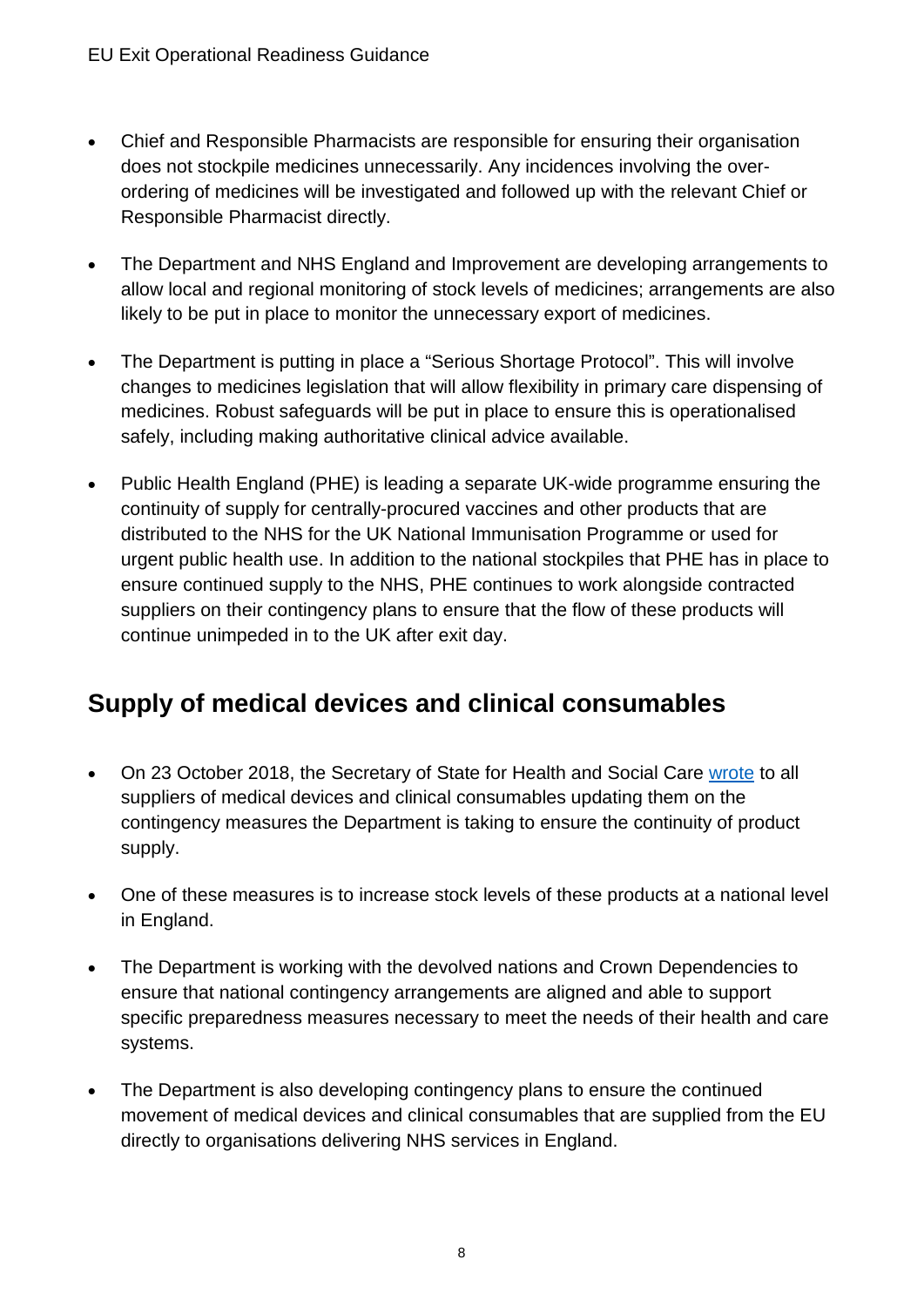- The Department has asked all suppliers that regularly source products from EU countries to review their supply chains and determine what measures they need to take to ensure the health and care system has access to the products it needs.
- NHS Supply Chain officials are also contacting suppliers who routinely import products from the EU to establish what measures are required to ensure they can continue to provide products in a 'no deal' scenario. Products are already being ordered.
- The Government is working to ensure there is sufficient roll-on/roll-off freight capacity to enable medicines and medical products to continue to move freely into the UK. This will help facilitate the flow of products to both NHS and private care providers.
- The Government has agreed that medicines and medical products will be prioritised on these alternative routes to ensure the flow of these products will continue unimpeded after 29 March 2019.
- There is no need for health and adult social care providers to stockpile additional medical devices and clinical consumables beyond business as usual stock levels. Officials in the Department will continually monitor the situation and, if the situation changes, will provide further guidance by the end of January 2019.
- The Department continues to engage directly with industry suppliers, trade associations, NHS providers and other government departments to develop its contingency planning approach and ensure the continued supply of medical devices and clinical consumables into the UK.

## <span id="page-8-0"></span>**Supply of non-clinical consumables, goods and services**

- The Department has identified categories of national suppliers for non-clinical consumables, goods and services that it is reviewing and managing at a national level. Examples of relevant categories include food and laundry services.
- For these categories, the Department is engaging with suppliers and industry experts to identify and plan for any supply disruption. Where necessary, there will be crossgovernment work to implement arrangements at the point of EU Exit to ensure continued supply.
- On food, for example, the Department is engaging with both suppliers and health experts to identify and plan for any food items that might suffer supply disruption in the event of a 'no deal'. Standard guidelines will be developed for health and adult social care providers on suitable substitution arrangements for any food items identified as being at risk.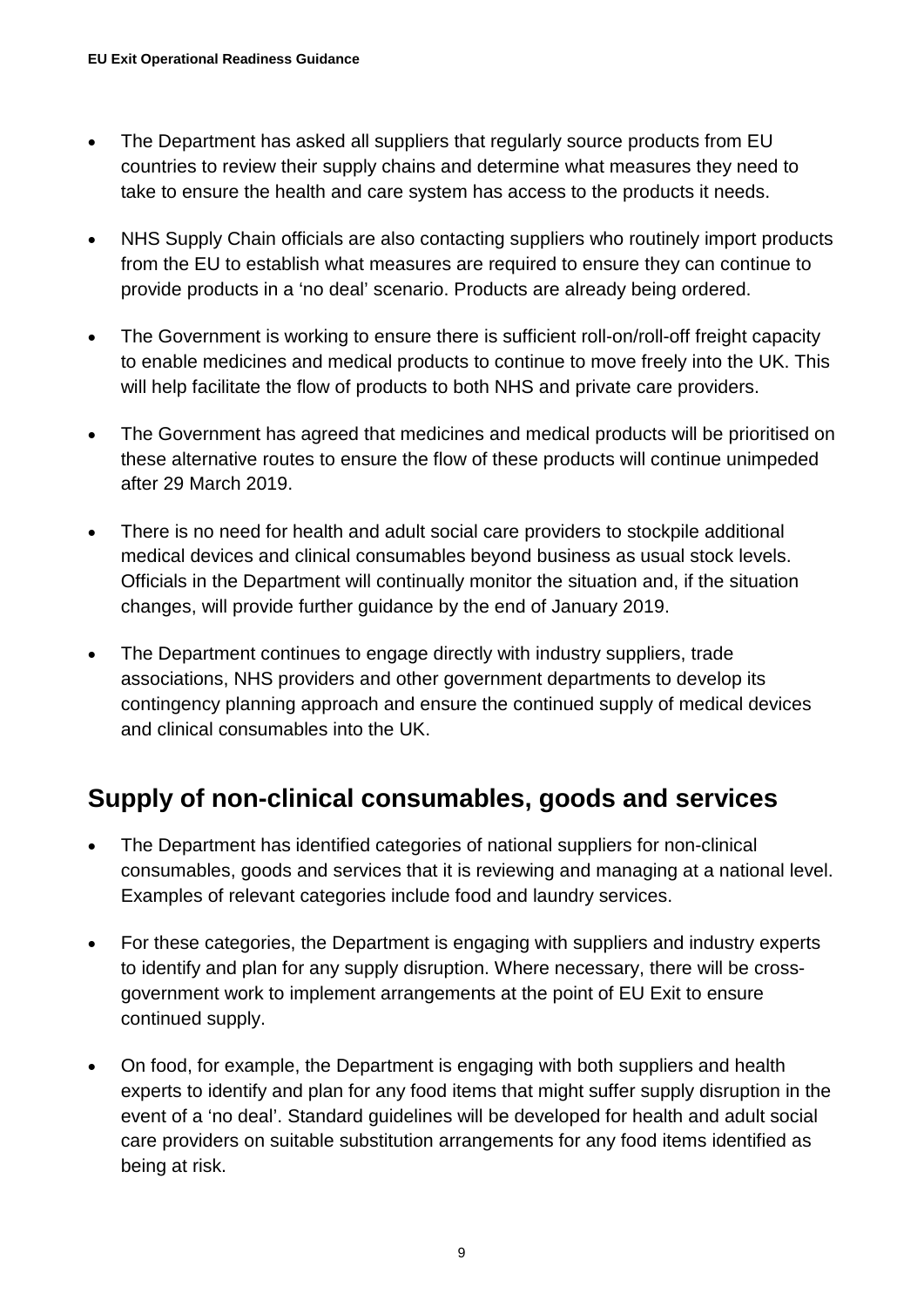• The Department is also conducting supply chain reviews across the health and social care system to assess commercial risks. This includes reviews for high-risk nonclinical consumables, goods and services, and a self-assessment tool for NHS Trusts and Foundation Trusts. The results of these self-assessments were received at the end of November, and the Department is conducting analysis of the data, that will be used to provide additional guidance to Trusts and Foundation Trusts in January 2019.

# <span id="page-9-0"></span>**Workforce**

• The current expectation is that there will not be a significant degree of health and care staff leaving around exit day. Organisations can escalate concerns through existing reporting mechanisms to ensure there is regional and national oversight.

## **EU Settlement Scheme**

- Through the EU Settlement Scheme, EU citizens will be able to register for settled status in the UK if they have been here for five years, or pre-settled status if they have been here for less than five years. This will ensure the rights of EU citizens are protected in the UK after EU Exit, and guarantee their status and right to work.
- Some EU citizens working in the health and care system would have been able to register for EU settled status under the pilot scheme that was open between the 3rd and 21st December 2018. People that did not register under the pilot scheme do not need to worry as the scheme will be fully open by March 2019 and remain open until 31 December 2020 in a 'no deal' scenario, so there will be plenty of time for EU staff to register.
- More information, including where to register, can be found on this [website.](https://www.gov.uk/settled-status-eu-citizens-families)

## **Professional regulation (recognition of professional qualifications)**

- Health and care professionals (including UK citizens), whose qualification has been recognised and who are registered in the UK before 23:00 on 29 March 2019, will continue to be registered after this point.
- Health and care professionals (including UK citizens), who apply to have their qualification recognised in the UK before 23:00 on 29 March 2019, will have their application concluded under current arrangements.
- Health and care professionals (including UK citizens) with an EU/EEA or Swiss qualification, who apply to have their qualification recognised in the UK from 23:00 on 29 March 2019 will be subject to future arrangements.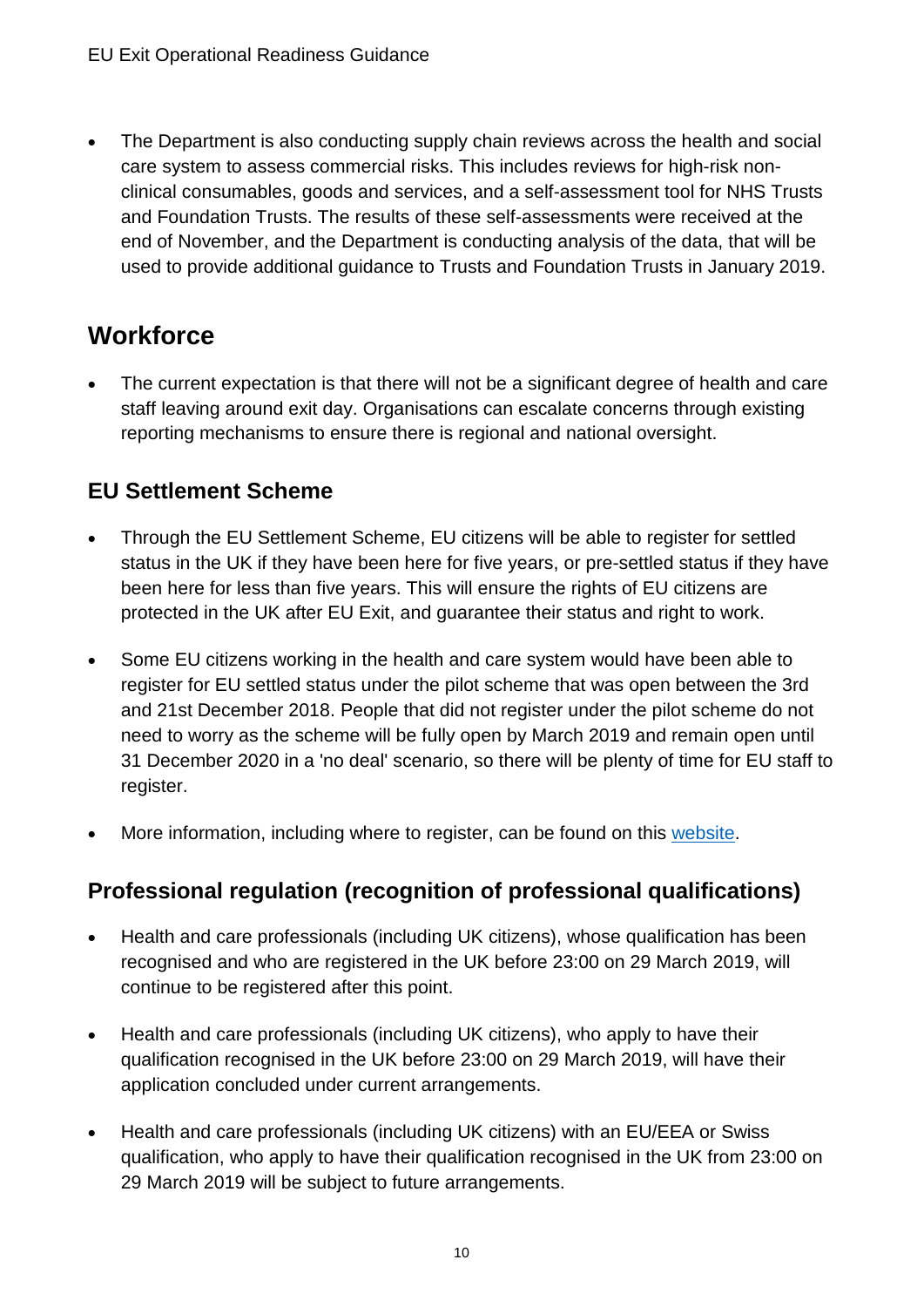# <span id="page-10-0"></span>**Reciprocal healthcare**

- These plans are without prejudice to the rights and privileges available to Irish citizens in the UK, and UK citizens in Ireland, under the Common Travel Area arrangements.
- In a 'no deal' scenario, UK nationals resident in the EU, EEA and Switzerland may experience limitations to their access to healthcare services. The Government is therefore seeking to protect current reciprocal healthcare rights through transitional bilateral agreements with other member states.
- The Government has recently introduced the Healthcare (International Arrangements) [Bill](https://services.parliament.uk/bills/2017-19/healthcareinternationalarrangements.html) to ensure we have the legal powers to enter into such agreements in a 'no deal' scenario. The Bill could support a broad continuance of the existing reciprocal healthcare rights under current EU regulations (such as the European Health Insurance Card).
- The Government will issue advice via [www.gov.uk](http://www.gov.uk/) and [www.nhs.uk](http://www.nhs.uk/) to UK nationals living in the EU, to UK residents travelling to the EU and to EU nationals living in the UK. It will explain how the UK is working to maintain reciprocal healthcare arrangements, but this will depend on decisions by member states. It will set out what options people might have to access healthcare under local laws in the member state they live in if we do not have bilateral agreements in place, and what people can do to prepare. These pages will be updated as more information becomes available.
- As is currently the case, if UK nationals living in the EU face changes in how they can access healthcare, and if they return permanently to the UK and take up ordinary residence here, they will be entitled to NHS-funded healthcare on the same basis as UK nationals already living here.
- It is not possible to quantify how many people might return due to changes in reciprocal healthcare, and it is important to note that people might return to the UK for many other reasons such as changes in legal status or costs of living.

## <span id="page-10-1"></span>**Research and clinical trials**

### **EU research and innovation funding schemes**

The Government has guaranteed funding committed to UK organisations for certain EU funded projects in the event of a 'no deal' scenario. This includes the payment of awards where UK organisations successfully bid directly to the EU while we remain in the EU, and the payment of awards where UK organisations are able to successfully bid to participate as a third country after EU Exit, until the end of 2020.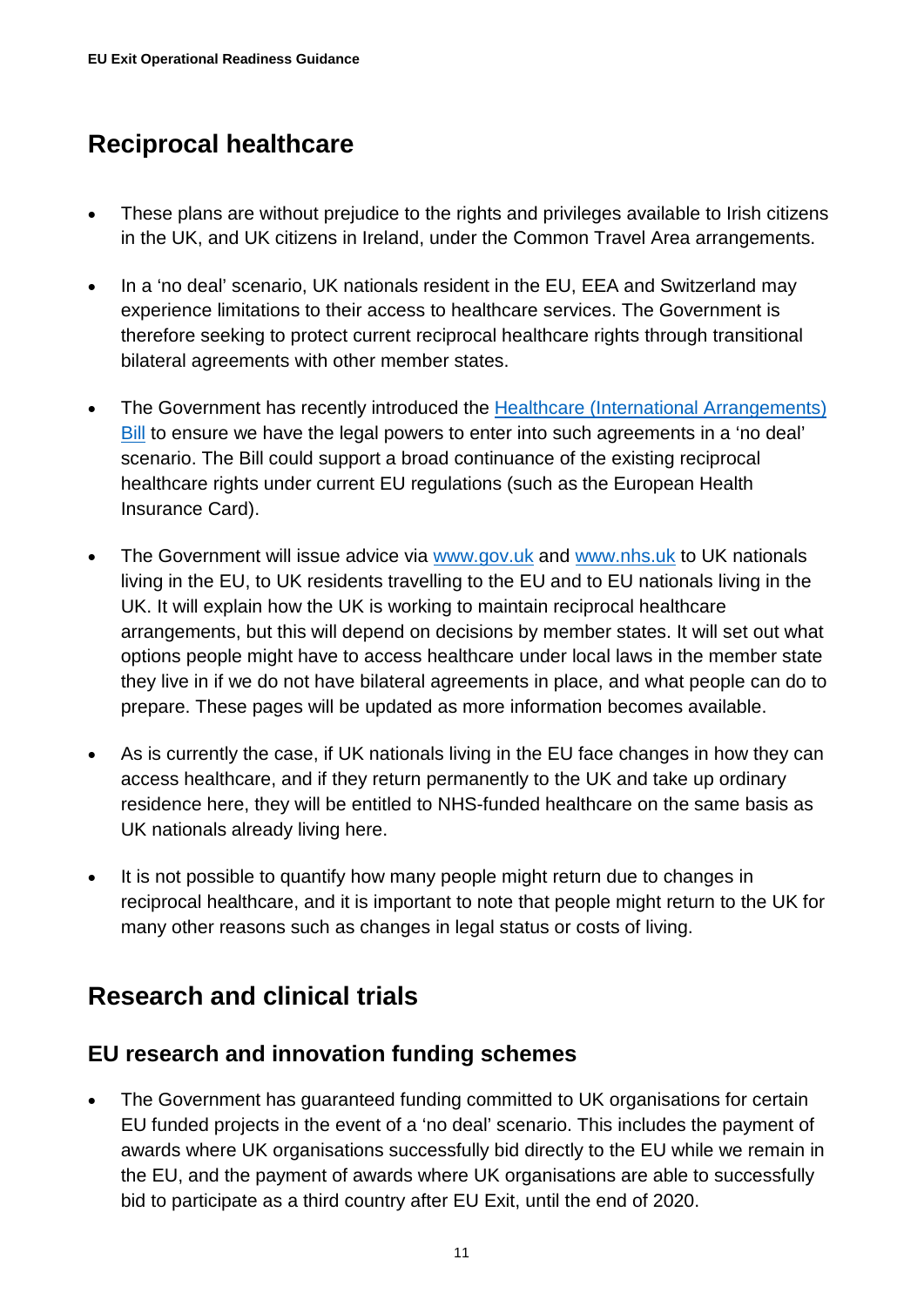• This means that successful bids for EU programme funding until the end of 2020 will receive their full financial allocation for the lifetime of the project.

## **Clinical networks**

- In a 'no deal' scenario, UK clinicians would be required to leave European Reference Networks (ERNs) on 29 March 2019. However, the UK will seek to strengthen and build new bilateral and multilateral relationships – including with the EU – to ensure clinical expertise is maintained in the UK.
- The Department and NHS England are in contact with the ERNs and no action is required at this stage. Further information will be communicated to the NHS and professional bodies in due course.

## **Clinical trials and clinical investigations**

- The Government has issued *guidance* on the supply of investigational medicinal products (IMPs) for clinical trials in a 'no deal' scenario.
- The Department continues to engage with the life sciences industry regarding contract research and clinical trials of IMPs and medical devices. The Department is working closely with the NHS and is undertaking a comprehensive assessment of the potential impact of 'no deal' exit on clinical trials and investigations, to gain a greater understanding of those which might be affected by supply issues. This includes examining supply chains for IMPs, medical devices, in vitro diagnostic devices, advanced therapy medicinal products, radioisotopes and other clinical consumables, used in clinical trials and investigations, which originate from, or travel through, the EU and EEA. This assessment aims to conclude in January 2019 and, if necessary, further guidance will be issued thereafter.
- All organisations participating in and/or recruiting patients to clinical trials or clinical investigations in the UK should contact their relevant trial sponsors for confirmation of plans for supply chains for IMPs and medical devices as soon as possible.
- The Department has communicated with Sponsors of trials to emphasise their responsibility for ensuring the continuity of IMP supplies for their trials. The Government will monitor for any clinical trials or clinical investigations impacted due to disruptions to clinical trial supplies. Organisations should therefore continue to participate in and/or recruit patients to clinical trials and clinical investigations from 29 March 2019, unless they receive information to the contrary from a trial sponsor, organisation managing the trial or investigation, or from formal communications.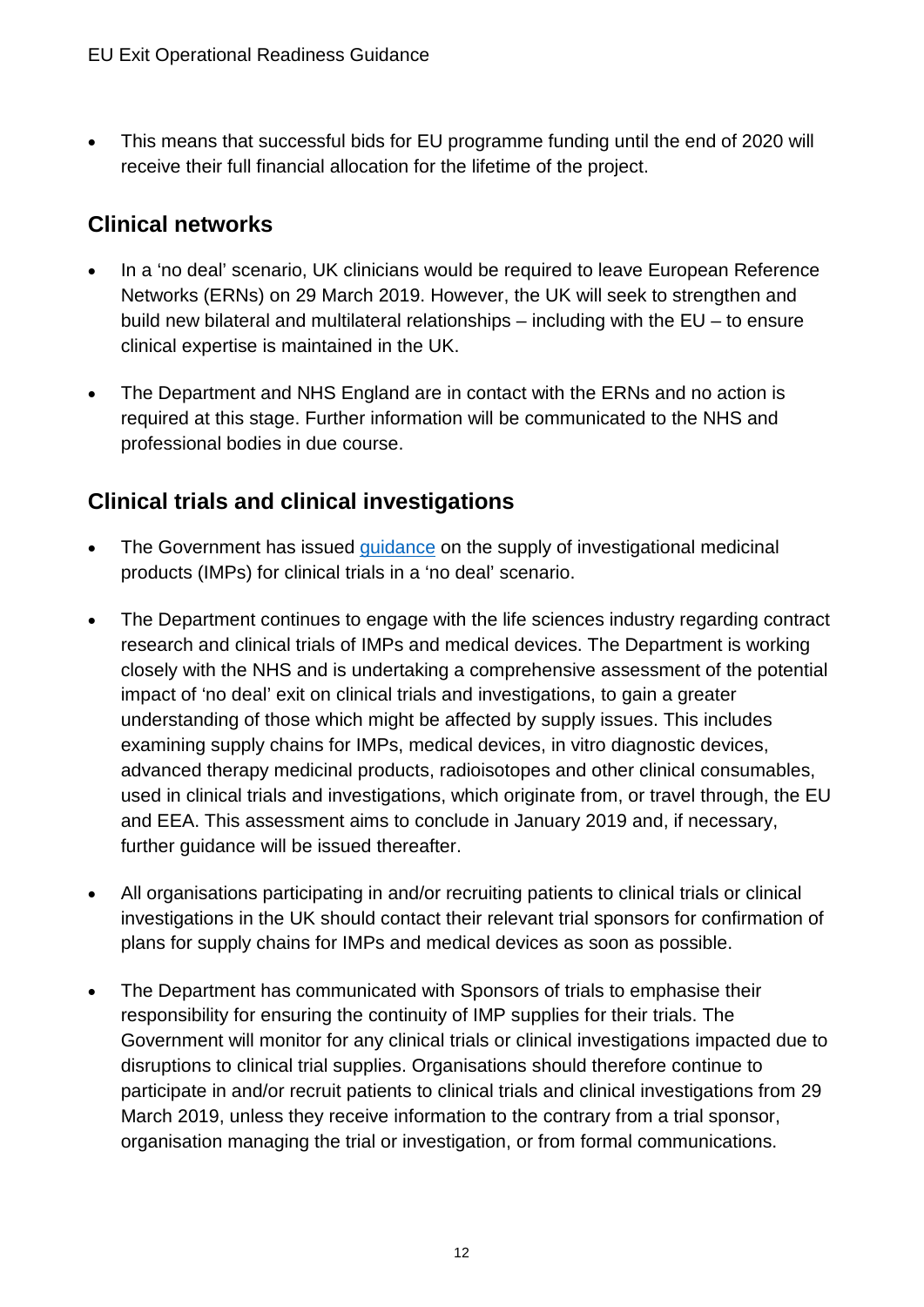## **Clinical Trial Regulation**

- For EU-wide trials, the new EU Clinical Trial Regulation (CTR) will not be in force in the EU on 29 March 2019 and so will not be incorporated into UK law.
- However, the Government has stated the UK will align where possible with the CTR without delay when it does come into force in the EU, subject to usual parliamentary approvals. This will provide certainty for organisations conducting trials in the UK.
- Those organisations carrying out clinical trials should follow the normal process for seeking regulatory approval.

## <span id="page-12-0"></span>**Data sharing, processing and access**

- It is imperative that personal data continues to flow between the UK, EU and EEA member states, following our departure from the EU. The Department for Digital, Culture, Media and Sport and the Information Commissioner's Office (ICO) have released guidance on data protection in a 'no deal' scenario, which can be viewed on [gov.uk](https://www.gov.uk/government/publications/data-protection-eu-exit-guidance/leaving-the-eu-without-a-deal-6-steps-to-take) and the ICO [website.](https://ico.org.uk/for-organisations/data-protection-and-brexit/data-protection-if-there-s-no-brexit-deal/)
- The European Commission is unlikely to have made a data protection adequacy decision regarding the UK before EU Exit. An adequacy decision is where the European Commission is satisfied that a transfer of personal data from the EU/EEA to a country outside the EU/EEA would be adequately protected.
- Transfers of personal data from the UK to the EU/EEA should not be affected in a 'no deal' scenario. This is because it would continue to be lawful under domestic legislation for health and adult social care organisations to transfer personal data to the EU/EEA and adequate third countries in the same way we do currently.
- At the point of exit, EU/EEA organisations will consider the UK a third country. This will mean the transfer of personal data from the EU/EEA to the UK will be restricted unless appropriate safeguards are put in place.
- In order to ensure that personal data can continue to be transferred from organisations in the EU/EEA to the UK in the event there is no adequacy decision, alternative mechanisms for transfer may need to be put in place. This is the case even if organisations are currently compliant with the GDPR.
- One solution you could consider, which the ICO states that most businesses find to be a convenient safeguard, particularly when dealing with non-public organisations, is to use one of the standard contractual clauses (SCCs) approved by the EU Commission. Guidance on these SCCs can be found in the links to gov.uk and the ICO website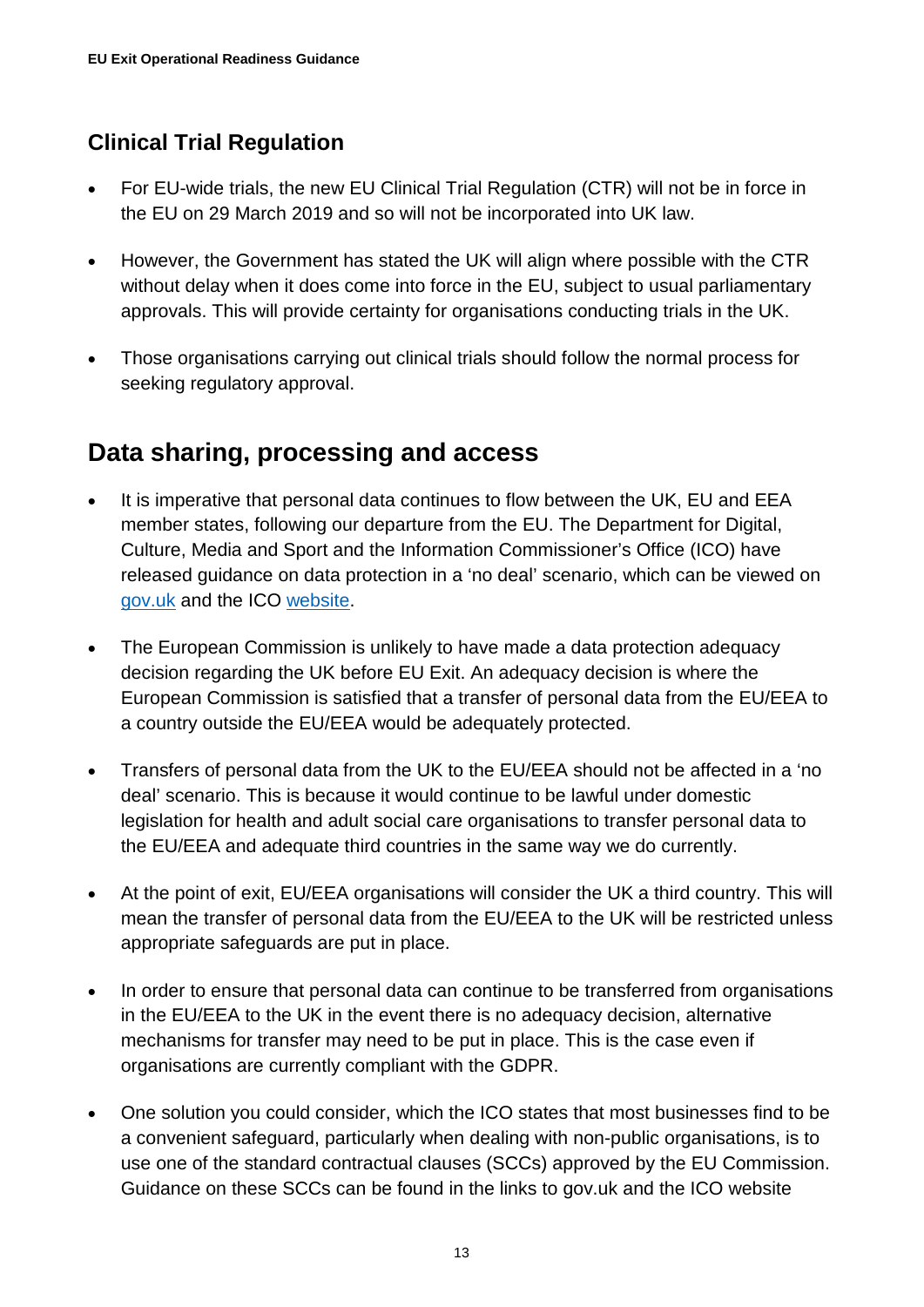above. Further information will be issued in due course. For now, health and adult social care organisations should follow the instructions detailed in Annex A to identify data flows that may be at risk in a 'no deal' exit.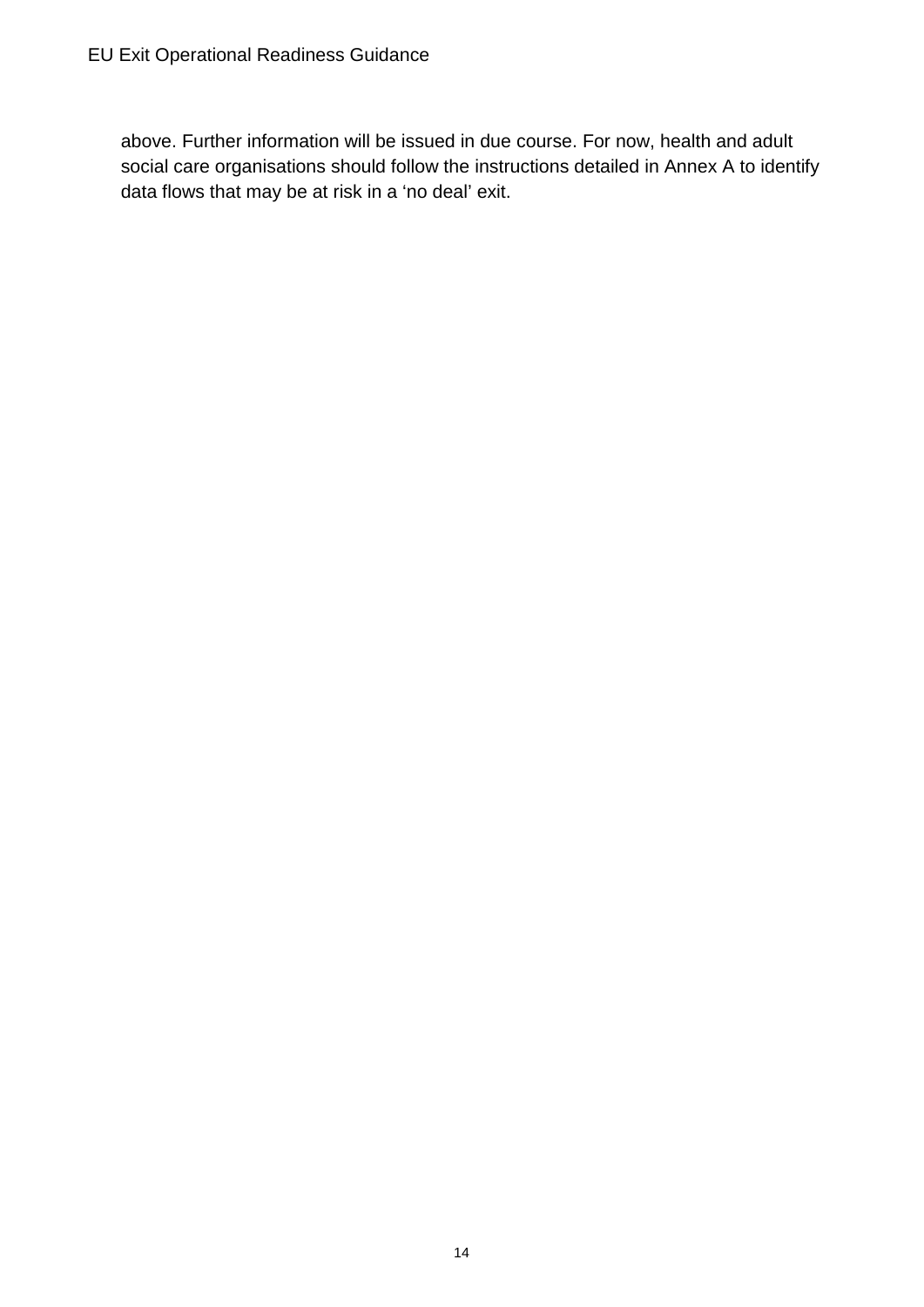# <span id="page-14-0"></span>**ANNEX A – Action cards**

|             | Card Audience                                                                                                                                                                                                                                                                                                                                                                                                                         | Page |
|-------------|---------------------------------------------------------------------------------------------------------------------------------------------------------------------------------------------------------------------------------------------------------------------------------------------------------------------------------------------------------------------------------------------------------------------------------------|------|
| $\mathbf 1$ | Providers:<br>NHS Trusts and Foundation Trusts (acute, mental health, community<br>and ambulance services)<br>Independent providers of NHS services<br>$\bullet$<br><b>GP</b> practices<br>$\bullet$<br><b>NHS</b> dentists<br>$\bullet$<br>Community pharmacies<br>$\bullet$<br>Opticians<br>$\bullet$<br>NHS 111 providers<br>$\bullet$                                                                                             | 16   |
| 2           | Commissioners:<br><b>Clinical Commissioning Groups</b><br>$\bullet$<br>Sustainability and Transformation Partnerships/Integrated Care<br>$\bullet$<br><b>Systems</b><br>Specialised commissioning regional teams and hubs<br>$\bullet$<br>Health and Justice national and regional teams<br>$\bullet$<br>Armed Forces and their families commissioning team<br>$\bullet$<br>Local authorities commissioning NHS services<br>$\bullet$ | 25   |
| 3           | NHS England and Improvement regional teams                                                                                                                                                                                                                                                                                                                                                                                            | 33   |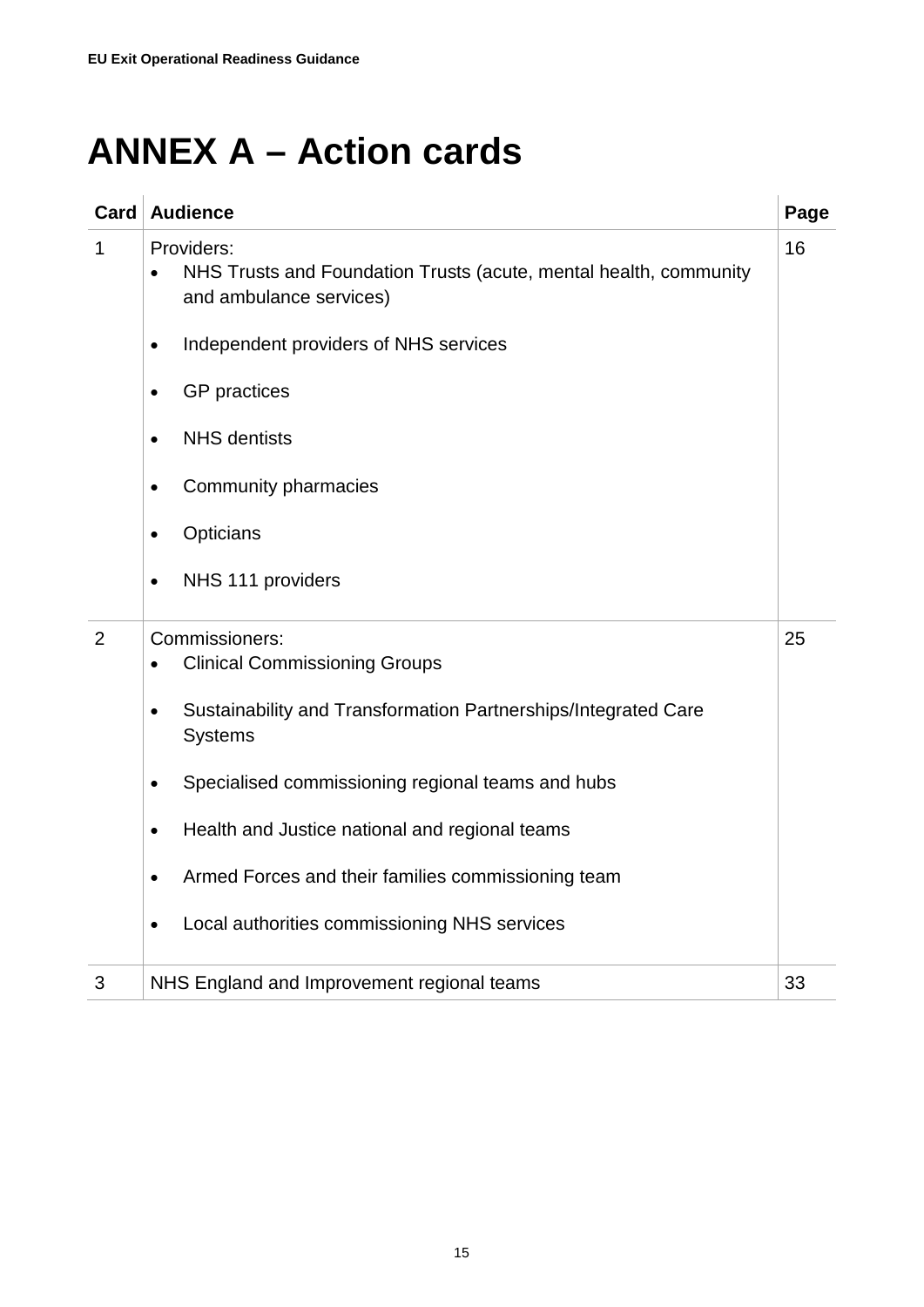# <span id="page-15-0"></span>**Card 1 – Action card for providers**

### **Role**

All providers of NHS services – including NHS Trusts and Foundation Trusts, primary care organisations and independent sector organisations who provide NHS services – must consider and plan for the risks that may arise due to a 'no deal' exit.

All providers should continue with their business continuity planning, taking into account the instructions in this national guidance, incorporating local risk assessments, and escalating any points of concern on specific issues to regional NHS EU Exit or departmental mailboxes listed in this guidance. Officials monitor these mailboxes and will respond to queries. Contact details for the regional NHS EU Exit Teams are included in the overview on page 5.

Clinical Commissioning Groups and NHS England should agree the handling of communications with general practice in line with existing delegation arrangements.

### **Actions for providers**

#### **Local EU Exit readiness preparations**

#### **Risk assessment and business continuity planning**

- Undertake an assessment of risks associated with EU Exit by the end of January 2019, covering, but not limited to:
	- The seven key areas identified nationally and detailed below.
	- Potential increases in demand associated with wider impacts of a 'no deal' exit.
	- Locally specific risks resulting from EU Exit.
- Continue business continuity planning in line with your legal requirements under the Health and Social Care Act 2012, taking into account this guidance and working with wider system partners to ensure plans across the health and care system are robust. These organisational and system-wide plans should be completed at the latest by the end of January 2019.
- Test existing business continuity and incident management plans against EU Exit risk assessment scenarios by the end of February to ensure these are fit for purpose.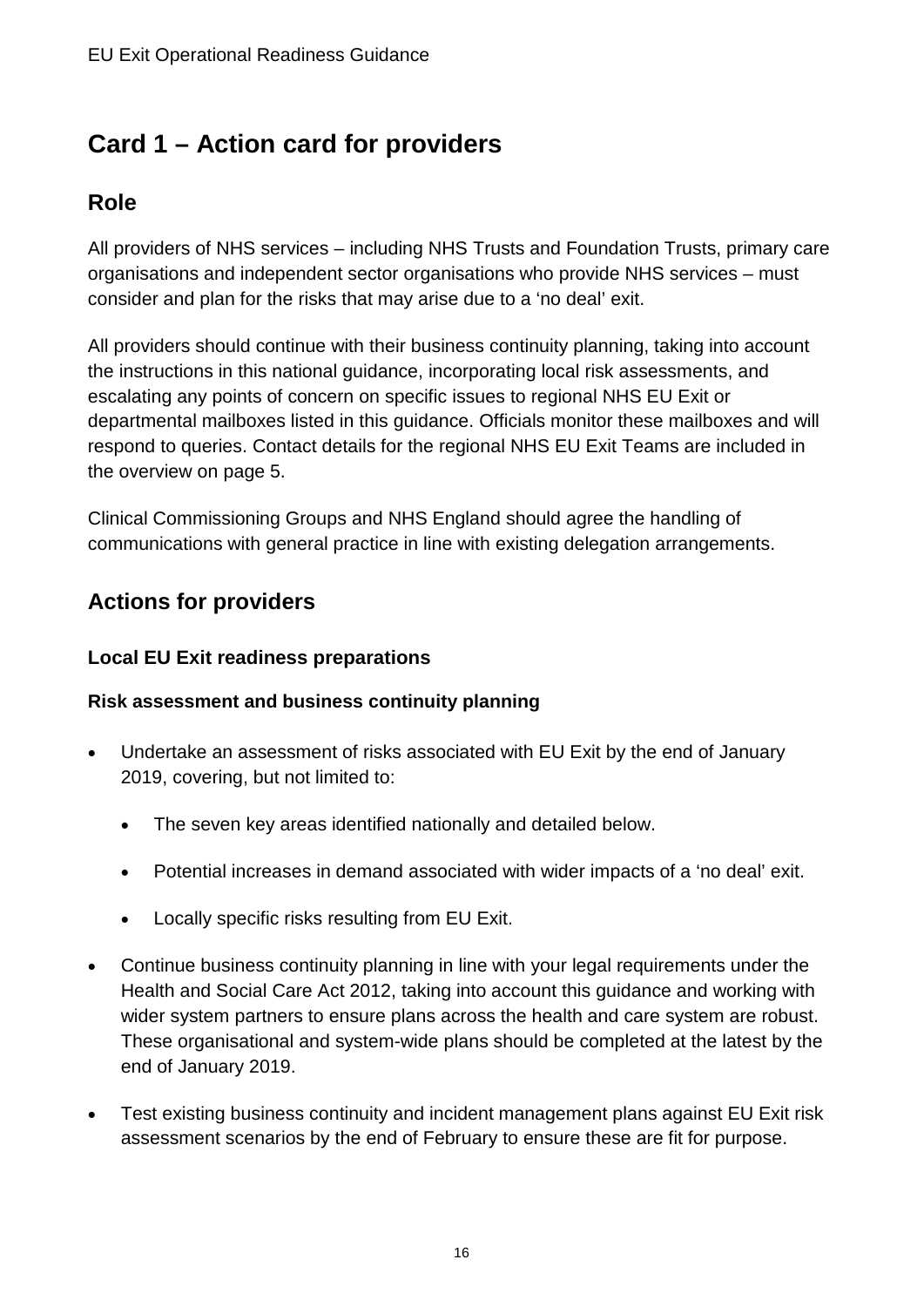#### **Communications and escalation**

All providers to:

- Ensure your board is sighted on EU Exit preparation and take steps to raise awareness amongst staff.
- Ensure Local Health Resilience Partnerships, Local Resilience Forums and Local A&E Delivery Boards are sighted on EU Exit preparation in your local health economy.
- Review capacity and activity plans, as well as annual leave, on call and command and control arrangements around the 29 March 2019, but at this point there is no ask to reduce capacity or activity around this time.
- Be ready for further operational guidance from NHS England and Improvement as contingency planning work progresses.

#### NHS providers to:

- Confirm escalation routes for different types of issues potentially arising from or affected by EU Exit into the regional NHS EU Exit teams listed in this document.
- Note your nominated regional NHS lead for EU Exit and their contact details (included in the overview on page 5).
- Escalate any issues you have identified as having a potentially widespread impact immediately to your regional EU Exit team.
- Confirm your organisation's Senior Responsible Officer for EU Exit preparation and identify them to your regional EU Exit team as soon as possible. This role should be held by a board level member and will entail providing information returns to NHS England and Improvement, reporting emerging EU Exit-related problems, and ensuring your organisation has updated its business continuity plan to factor in all potential 'no deal' exit impacts. Organisations should also identify named staff to work in a team with the Senior Responsible Officer to support EU Exit preparation, implementation and incident response.

#### **Reporting, assurance and information**

NHS providers to:

• Be aware that if additional reporting is required, NHS England and Improvement will provide further guidance on requirements. However, existing reporting from NHS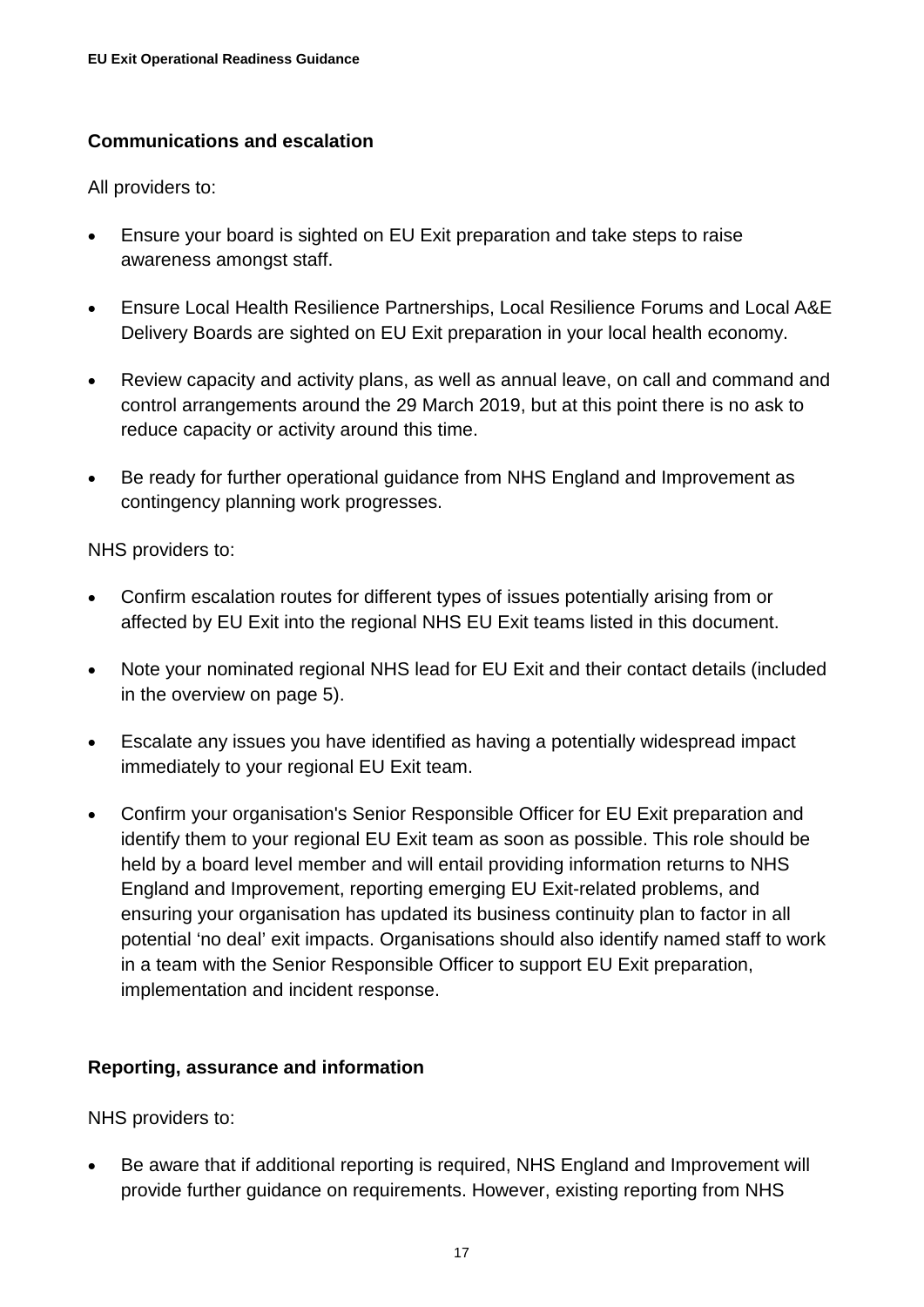organisations will be used to develop a baseline assessment of the EU Exit impact on the health and care system.

- Note that regional NHS EU Exit teams will be in contact shortly to confirm your progress on these actions.
- For queries relating to specific topic areas in this guidance, please contact the relevant departmental mailboxes. Any immediate risks or concerns about provision of NHS service continuity should be escalated to the relevant regional NHS EU Exit mailbox

#### **Supply of medicines and vaccines**

All health and adult social care providers to:

- Follow the Secretary of State's [message](https://assets.publishing.service.gov.uk/government/uploads/system/uploads/attachment_data/file/735742/Govt_preparations_for_potential_no_deal_-_letter_to_health_and_care_sector.pdf) not to stockpile additional medicines beyond their business as usual stock levels. No clinician should write longer prescriptions for patients. The Department's UK-wide contingency plan for the continued supply of medicines and vaccines from the moment we leave the EU is being developed alongside pharmaceutical companies and other government departments.
- Note that there is no need to contact suppliers of medicines directly.
- Direct staff to promote messages of continuity and reassurance to people who use health and care services, including that they should not store additional medicines at home.
- Note that Chief and Responsible Pharmacists are responsible for ensuring their organisation does not stockpile medicines unnecessarily. Any incidences involving the over-ordering of medicines will be investigated and followed up with the relevant Chief or Responsible Pharmacist directly.
- Note that the Department and NHS England and Improvement are developing arrangements to allow local and regional monitoring of stock levels of medicines.
- Be aware that UK-wide contingency plans for medicines supply are kept under review, and the Department will communicate further guidance as and when necessary.
- Continue to report current shortage issues and escalate queries for medicine supply issues unrelated to current shortages through existing regional communication channels.

Regional pharmacists and emergency planning staff to: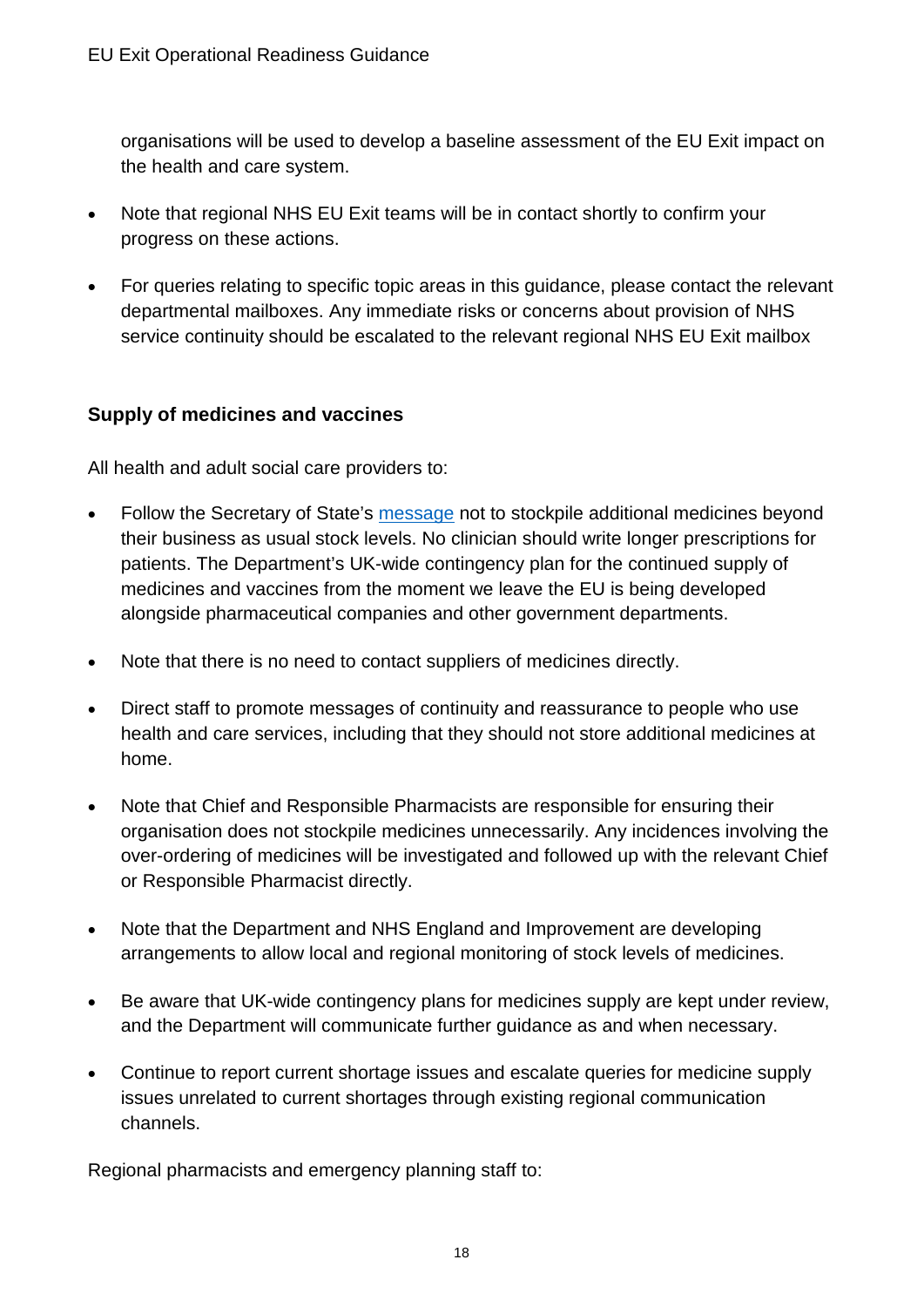• Meet at a local level to discuss and agree local contingency and collaboration arrangements. The Chief Pharmaceutical Officer will hold a meeting with the chairs of regional hospital and CCG Chief Pharmacist networks (and representatives of private hospital Chief Pharmacists) in January 2019 to help inform local plans.

#### **Supply of medical devices and clinical consumables**

- Note that there is no need for health and adult social care providers to stockpile additional medical devices and clinical consumables beyond business as usual stock levels. Officials in the Department will continually monitor the situation and if the situation changes, will provide further guidance by the end of January 2019.
- Send queries about medical devices and clinical consumables provided by NHS Supply Chain to your usual contact. If you receive medical devices and clinical consumables from other suppliers, you should contact them directly with any queries as you would normally do.
- Be aware that the contingency plan is kept under review, and the Department will communicate further guidance as and when necessary.
- Send queries regarding medical devices and clinical consumables to [mdcc](mailto:mdcc-contingencyplanning@dhsc.gov.uk)[contingencyplanning@dhsc.gov.uk.](mailto:mdcc-contingencyplanning@dhsc.gov.uk)

#### **Supply of non-clinical consumables, goods and services**

All providers to:

- Be aware that NHS Trust and Foundation Trust procurement leads have been asked to undertake internal reviews of purchased goods and services to understand any risks to operations if there is disruption in supply. This excludes goods and services that are being reviewed centrally, such as food, on which the Department has written to procurement leads previously.
- Continue commercial preparation for EU Exit as part of your usual resilience planning, addressing any risks and issues identified through your own risk assessments that need to be managed locally.
- Continue to update local business continuity plans to ensure continuity of supply in a 'no deal' scenario. Where appropriate, these plans should be developed in conjunction with your Local Health Resilience Partnership. All health organisations should be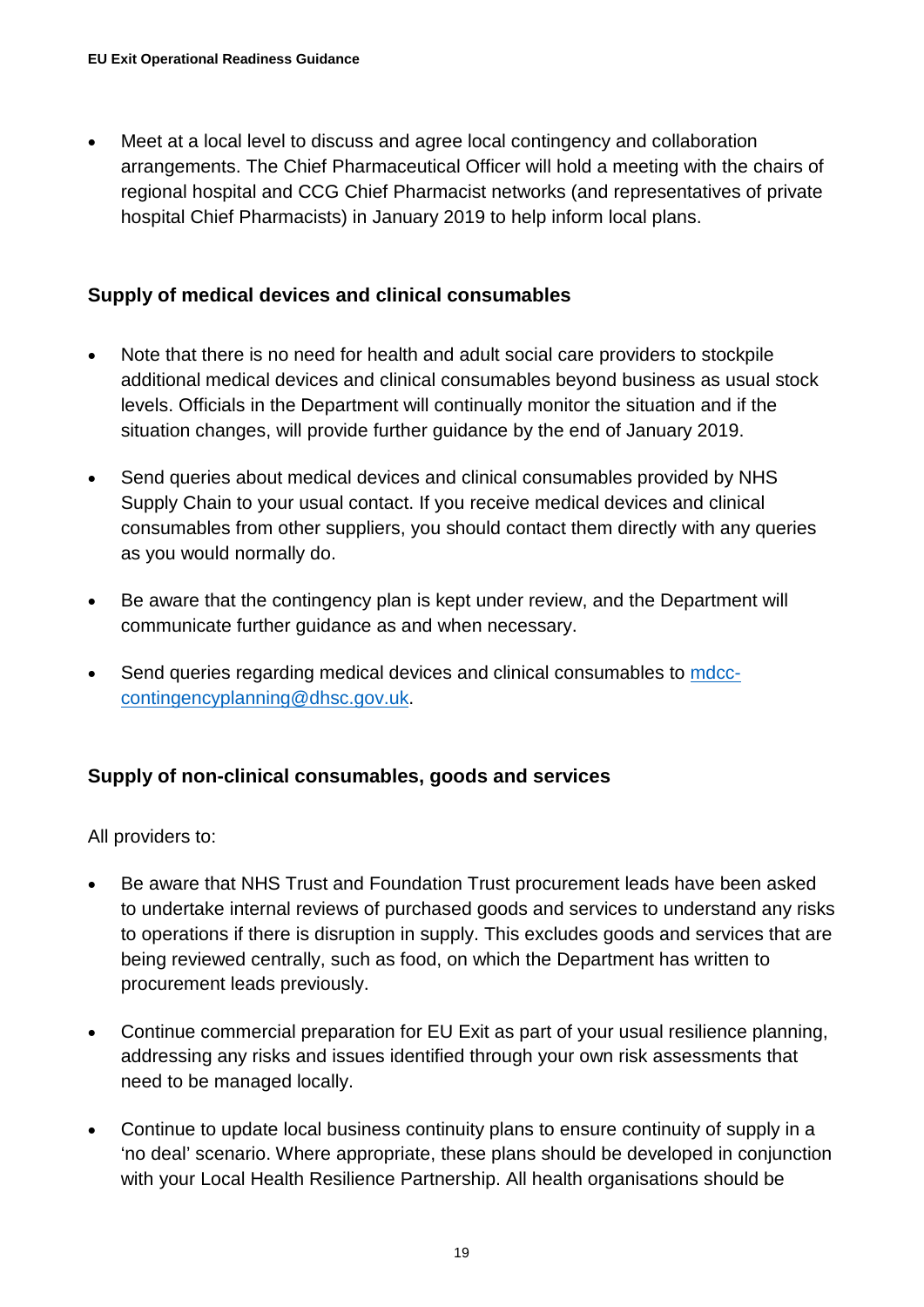engaged in their relevant Local Health Resilience Partnership, which should inform Local Resilience Forum(s) of local EU Exit plans for health and care.

- Be aware that the Department is conducting supply chain reviews across the health and care system, and work is in progress to identify risk areas specific to primary care.
- Await further advice from the Department on what actions should be taken locally.

NHS Trusts and Foundation Trusts to:

- Submit the results of their self-assessment on non-clinical consumables, goods and services to [contractreview@dhsc.gov.uk,](mailto:contractreview@dhsc.gov.uk) if not done so already.
- Act upon further guidance to be issued by the Department in January 2019. This will be based on analysis of NHS Trusts and Foundation Trusts' self-assessments.

#### **Workforce**

- Assess whether your organisation has incurred a reduction in the number of EU nationals in your workforce before the UK leaves the EU.
- Publicise the EU Settlement Scheme to your health and care staff who are EU citizens. The scheme will open fully by March 2019 and remain open until 31 December 2020 in a 'no deal' scenario, so there will be plenty of time for EU staff to register. Further information can be viewed [here.](https://www.gov.uk/settled-status-eu-citizens-families/applying-for-settled-status)
- Monitor the impact of EU Exit on your workforce regularly and develop contingency plans to mitigate a shortfall of EU nationals in your organisation, in addition to existing plans to mitigate workforce shortages. These plans should be developed with your Local Health Resilience Partnership, feed into your Local Resilience Forum(s) and be shared with your local commissioner(s). Consider the implications of further staff shortages caused by EU Exit across the health and care system, such as in adult social care, and the impact that would have on your organisation.
- Undertake local risk assessments to identify any staff groups or services that may be vulnerable or unsustainable if there is a shortfall of EU nationals.
- Ensure your board has approved business continuity plans that include EU Exit workforce planning, including the supply of staff needed to deliver services.
- Notify your local commissioner and regional NHS EU Exit Team at the earliest opportunity if there is a risk to the delivery of your contracted services.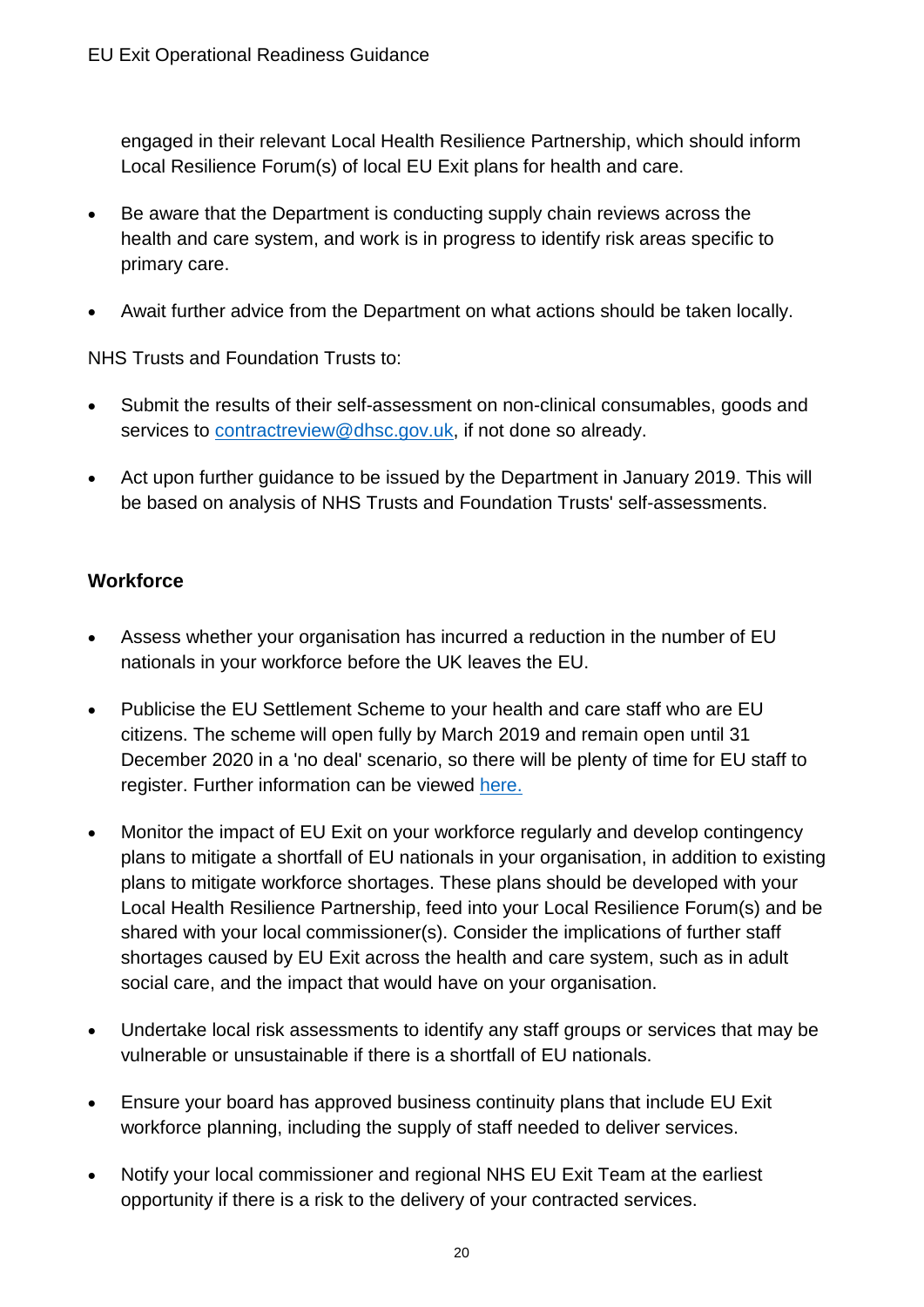- Escalate concerns through existing reporting mechanisms.
- Send queries on workforce to [WorkforceEUExit@dhsc.gov.uk.](mailto:WorkforceEUExit@dhsc.gov.uk)

#### **Professional regulation (recognition of professional qualifications)**

- Inform your staff that health and care professionals (including UK citizens), whose qualification has been recognised and who are registered in the UK before 23:00 on 29 March 2019, will continue to be registered after this point.
- Inform your staff that health and care professionals (including UK citizens), who apply to have their qualification recognised in the UK before 23:00 on 29 March 2019, will have their application concluded under current arrangements.
- Await further information from the Government on the future arrangements for health and care professionals (including UK citizens) with an EU/EEA or Swiss qualification, who apply to have their qualification recognised in the UK from 23:00 on 29 March 2019.

#### **Reciprocal healthcare**

All providers to:

- Note that, in a no deal scenario, the current arrangements for reciprocal healthcare and for overseas visitors and migrant cost recovery will continue to operate until 29 March 2019, depending on the reciprocal agreements that are concluded.
- Continue to support individuals who apply for NHS authorised treatment or maternity care in another member state (the S2 and cross-border healthcare processes).
- Note that the Department will provide updates and further information on reciprocal healthcare arrangements prior to 29 March 2019.

NHS Trusts and Foundation Trusts to:

- Maintain a strong focus on correctly charging those who should be charged directly for NHS care. Information on implementing the current charging regulations can be viewed on the webpage [here.](https://www.gov.uk/government/publications/overseas-nhs-visitors-implementing-the-charging-regulations)
- Ensure there is capacity available for any further training that may be required if there are changes to the reciprocal healthcare arrangements. This should be undertaken by the Overseas Visitor Management team, and guidance and support materials will be made available to support this training.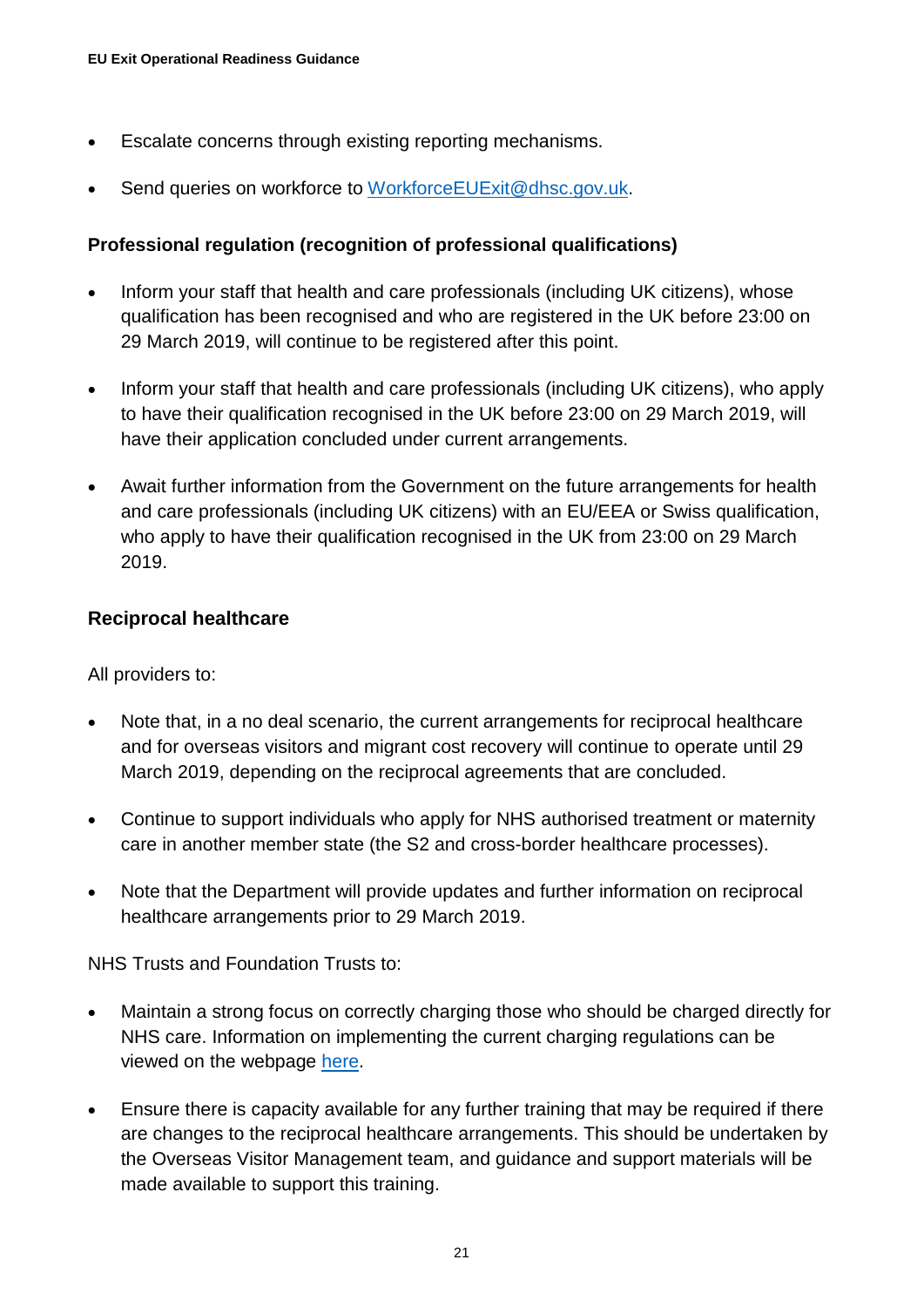• Note that the Department will provide updates and further information in due course. This information will cover migrant cost recovery charging after 29 March 2019 to enable NHS Trusts and Foundation Trusts to amend processes and train staff if reciprocal healthcare arrangements change.

#### GP practices to:

• Promote completion of the supplementary questions section of the GMS1 form, and then, as appropriate, send the form to NHS Digital [\(NHSDigital-EHIC@nhs.net\)](mailto:NHSDigital-EHIC@nhs.net) or the Department for Work and Pensions' Overseas Healthcare Team [\(overseas.healthcare@dwp.gsi.gov.uk\)](mailto:overseas.healthcare@dwp.gsi.gov.uk). The response on a person's non-UK EHIC/S1 helps the Department seek reimbursements from EU member states for those who are covered by the reciprocal healthcare arrangements. More information on the GMS1 form can be found [here.](https://pcse.england.nhs.uk/media/1248/17-18-ct136_01-the-new-gms1-form-oct-2017-guidance-final.pdf) Further information for primary care staff on providing healthcare for overseas visitors from the EU/EEA can be found [here.](https://www.gov.uk/government/publications/providing-healthcare-for-overseas-visitors-from-the-eea-information-for-primary-care-staff)

#### **Research and clinical trials**

#### **EU research and innovation funding schemes**

- Note that the Government has guaranteed funding committed to UK organisations for certain EU funded projects in the event of a 'no deal' scenario. This includes the payment of awards where UK organisations successfully bid directly to the EU while we remain in the EU, and the payment of awards where UK organisations are able to successfully bid to participate as a third country after exit, until the end of 2020.
- Provide information about your Horizon 2020 grant [here.](https://apply-for-innovation-funding.service.gov.uk/eu-grant/overview) This should be actioned as soon as possible. Further guidance can be found [here](https://www.gov.uk/government/publications/horizon-2020-funding-if-theres-no-brexit-deal/horizon-2020-funding-if-theres-no-brexit-deal--2) and all queries should be sent to [EUGrantsFunding@ukri.org.](mailto:EUGrantsFunding@ukri.org)
- Contact officials at [EU-Health-Programme@dhsc.gov.uk](mailto:EU-Health-Programme@dhsc.gov.uk) with information regarding your Third Health Programme grant, and any queries that you have, as soon as possible.

#### **Clinical trials and clinical investigations**

- Follow the Government's [guidance](https://www.gov.uk/government/news/supply-of-investigational-medicinal-products-for-clinical-trials-in-the-event-of-a-no-deal) on the supply of investigational medicinal products (IMPs) for clinical trials in a 'no deal' scenario, if you sponsor or lead clinical trials or clinical investigations in the UK.
- Consider your supply chains for those IMPs, medical devices, in vitro diagnostic devices, advanced therapy medicinal products, radioisotopes and other clinical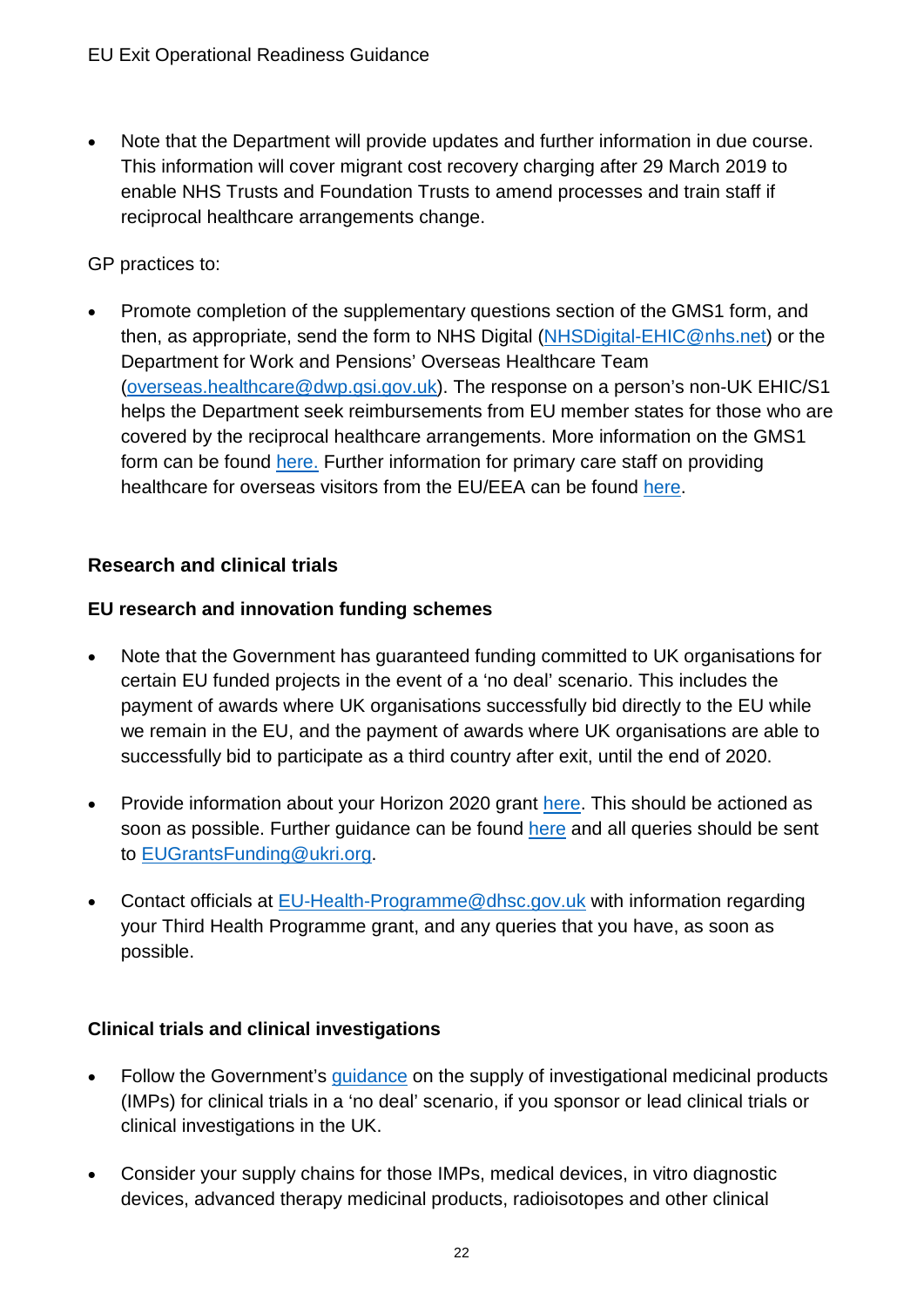consumables, used in clinical trials and investigations, which originate from, or travel through, the EU and EEA as soon as possible if you sponsor or lead clinical trials or investigations in the UK.

- Liaise with trial and study Sponsors to understand their arrangements to ensure that clinical trials and investigations using IMPs, medical devices, IVDs, advanced therapy medicinal products, radioisotopes and other clinical consumables which come from, or via, the EU or EEA, are guaranteed in the event of any possible border delays. If multiple sites are involved within the UK, then co-ordinate with the lead site or Chief Investigator in the UK, or organisation managing the clinical trial/investigation, e.g. Clinical Research Organisation, to ensure a single approach to the Sponsor.
- Respond to any enquires to support the Department's comprehensive assessment of the expected impact of a 'no deal' exit on clinical trials and investigations. The Department is working closely with the NHS to gain a greater understanding of who might be affected by supply issues.
- Continue participating in and/or recruiting patients to clinical trials and investigations up to and from 29 March 2019. This should occur unless you receive information to the contrary from a trial Sponsor, organisation managing the trial or clinical investigation, or from formal communications that a clinical trial or clinical investigation is being impacted due to trial supplies.
- Send queries concerning IMPs or medical devices to [imp@dhsc.gov.uk](mailto:imp@dhsc.gov.uk)

#### **Data sharing, processing and access**

- Investigate your organisation's reliance on transfers of personal data from the EU/EEA to the UK, especially those that are critical to patient care and/or would have a serious impact upon the system if they were disrupted.
- Note that many organisations tend not to disaggregate personal and non-personal data. As such, please be aware that restrictions on personal data may have knock-on effects on data more generally.
- Follow the advice from The Department for Digital, Culture, Media and Sport and the ICO on data protection in a 'no deal' scenario, which can be viewed on [gov.uk](https://www.gov.uk/government/publications/data-protection-eu-exit-guidance/leaving-the-eu-without-a-deal-6-steps-to-take) and on the ICO [website,](https://ico.org.uk/for-organisations/data-protection-and-brexit/data-protection-if-there-s-no-brexit-deal/) in particular to determine where to use and how to implement standard contractual clauses.
- Ensure that your data and digital assets are adequately protected by completing your annual [Data Security and Protection Toolkit](https://digital.nhs.uk/data-and-information/looking-after-information/data-security-and-information-governance/data-security-and-protection-toolkit) assessment. This self-audit of compliance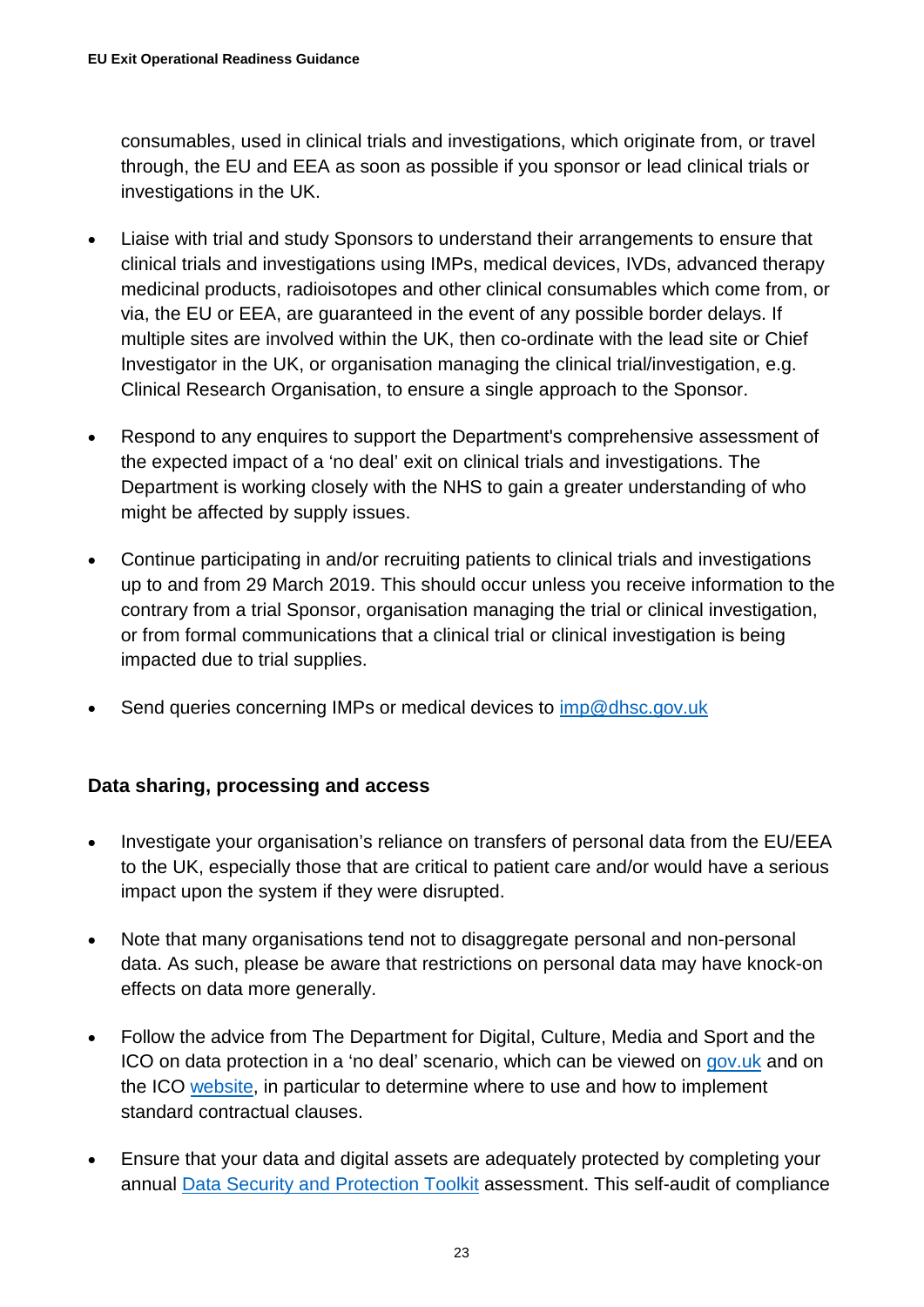with the 10 Data Security Standards is mandatory to complete by the end of March 2019, but completing it early will enable health and adult social care providers to more quickly identify and address any vulnerabilities.

• Await further guidance, which will be issued to health and care providers in due course. Assistance will also be available through webinars in early 2019.

#### **Finance**

• Record costs (both revenue and capital) incurred in complying with this guidance. Costs with a direct financial impact should be recorded separately to opportunity costs. Providers should discuss these costs with their regional NHS EU Exit support team. Feedback from providers will inform decisions on whether further guidance on cost collection is required.

#### **Queries**

For queries relating to specific topics areas, providers should contact the departmental mailboxes listed in this guidance:

- Medicine shortage queries should be raised by business as usual routes
- Medical devices and clinical consumables to [mdcc](mailto:mdcc-contingencyplanning@dhsc.gov.uk)[contingencyplanning@dhsc.gov.uk.](mailto:mdcc-contingencyplanning@dhsc.gov.uk)
- NHS Trusts and Foundation Trusts' self-assessment on non-clinical consumables, goods and services to [contractreview@dhsc.gov.uk.](mailto:contractreview@dhsc.gov.uk)
- Workforce to [WorkforceEUExit@dhsc.gov.uk.](mailto:WorkforceEUExit@dhsc.gov.uk)
- Third Health Programme grants to [EU-Health-Programme@dhsc.gov.uk.](mailto:EU-Health-Programme@dhsc.gov.uk)
- Horizon 2020 grants to [EUGrantsFunding@ukri.org](mailto:EUGrantsFunding@ukri.org)
- IMPs or clinical devices to [imp@dhsc.gov.uk.](mailto:imp@dhsc.gov.uk)

Any immediate risks or concerns relating to continuity of NHS service provision should be escalated to the relevant regional NHS EU Exit mailbox.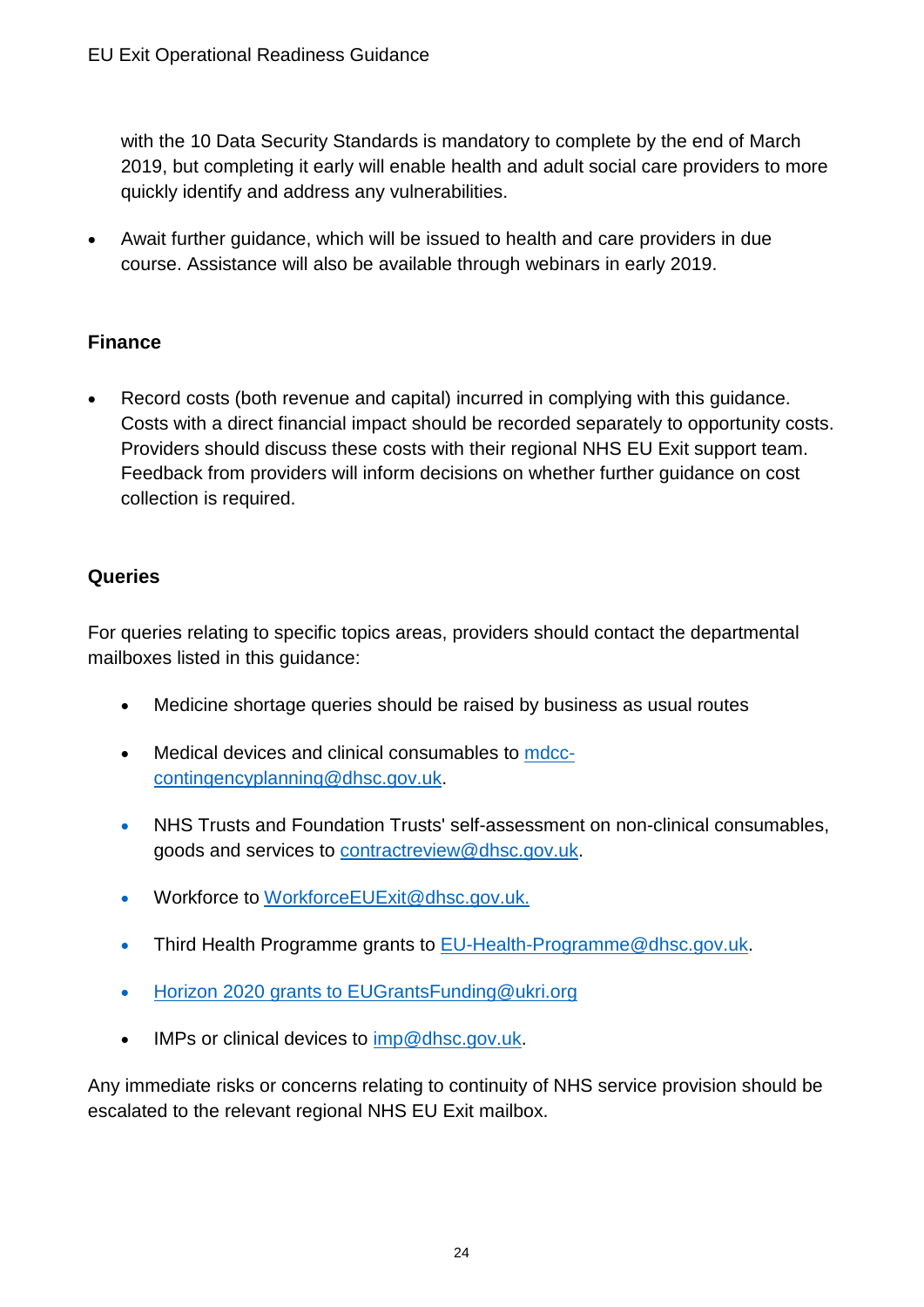# <span id="page-24-0"></span>**Card 2 – Action card for commissioners**

### **Role**

In addition to current responsibilities, commissioners – including Clinical Commissioning Groups, Primary Care Commissioning and specialised commissioning – should ensure that their contracted health and care services are ready to manage the risks arising in a 'no deal' exit.

Commissioners should continue with their business continuity planning, taking into account the instructions in this national guidance, incorporating local risk assessments and escalating any points of concern on specific issues to the relevant mailboxes.

Commissioners should also liaise with providers of services that they commission, to ensure they are taking account of the actions for providers outlined in this guidance. EU Exit and its implications on health and care services should be discussed at commissioner board level on a regular basis to ensure sufficient oversight.

### **Actions for commissioners**

#### **Local EU Exit readiness preparations**

#### **Risk assessment and business continuity planning**

- Undertake an assessment of risks associated with EU Exit by the end of January 2019, covering, but not limited to:
	- The seven key areas identified nationally and detailed below.
	- Potential increases in demand associated with the wider impacts of a 'no deal' exit.
	- Locally specific risks resulting from EU Exit.
- Continue business continuity planning in line with your legal requirements under the Health and Social Care Act 2012, including taking into account this guidance and working with wider system partners to ensure plans across the health and care system are robust. These organisational and system-wide plans should be completed at the latest by the end of January 2019.
- Support providers to test existing business continuity and incident management plans against EU Exit risk assessment scenarios by the end of February to ensure these are fit for purpose.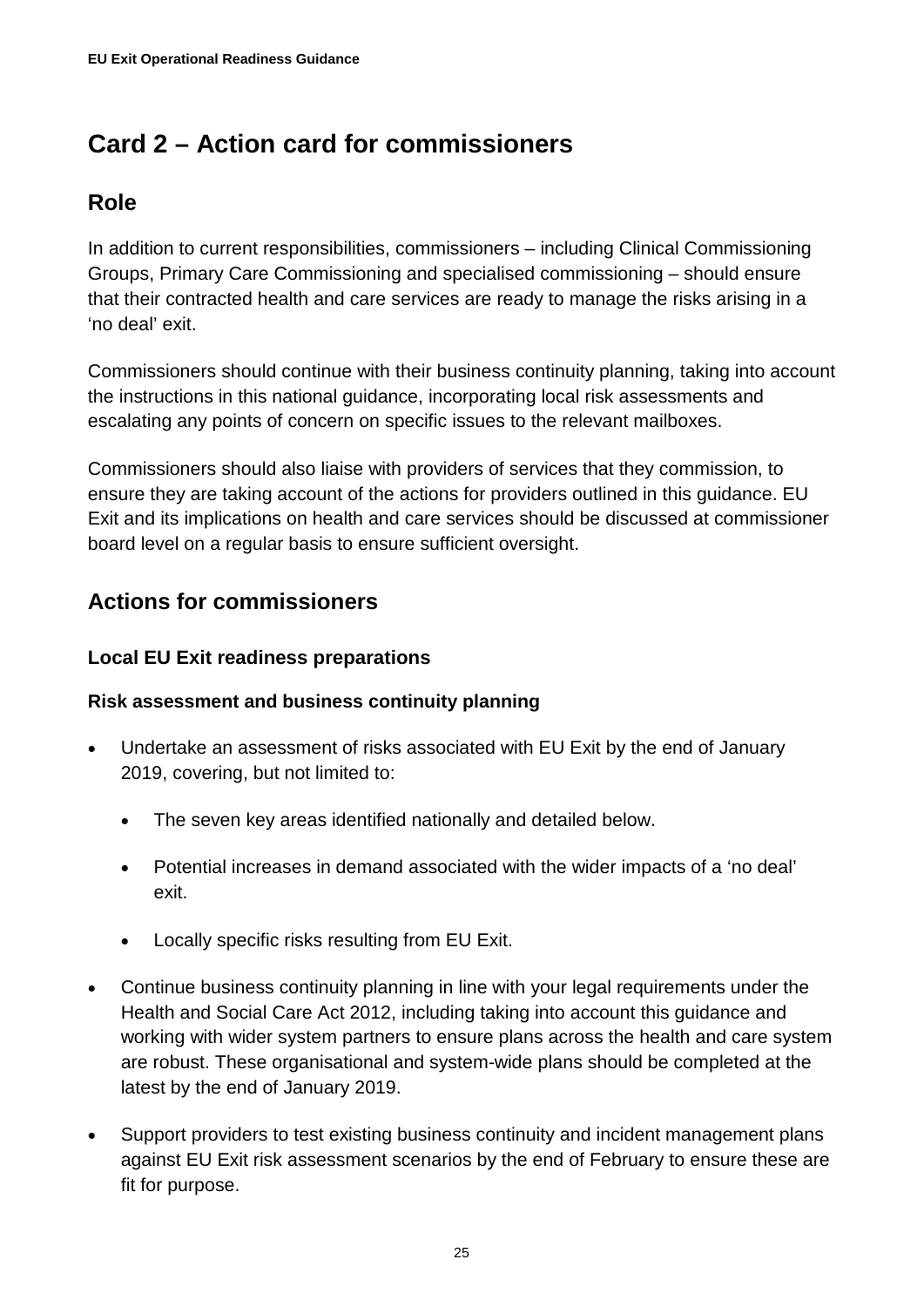#### **Communications and escalation**

All commissioners to:

- Ensure your board is sighted on EU Exit preparation and take steps to raise awareness amongst staff.
- Ensure Local Health Resilience Partnerships, Local Resilience Forums and Local A&E Delivery Boards are sighted on EU Exit preparation in your local health economy.
- Be ready for further operational guidance from NHS England and Improvement as contingency planning work progresses.
- Review capacity and activity plans, as well as annual leave, on call and command and control arrangements around the 29 March 2019.

NHS commissioners to:

- Confirm escalation routes for different types of issues potentially arising from or affected by EU Exit, into the regional NHS EU Exit teams listed in this document.
- Note your nominated regional NHS lead for EU Exit and their contact details (included in the overview at page 5).
- Escalate any issues you have identified as having a potentially widespread impact immediately to your regional EU Exit team.
- Confirm your organisation's Senior Responsible Officer for EU Exit preparation and identify them to your regional EU Exit team as soon as possible. This role should be held by a board level member and will entail providing information returns to NHS England and Improvement, reporting emerging EU Exit-related problems, and ensuring your organisation has updated its business continuity plan to factor in all potential 'no deal' exit impacts. Organisations should also identify named staff to work in a team with the Senior Responsible Officer to support EU Exit preparation, implementation and incident response.

#### **Reporting, assurance and information**

NHS commissioners to:

• Be aware that if additional reporting is required, NHS England and Improvement will provide further guidance on requirements. However, existing reporting from NHS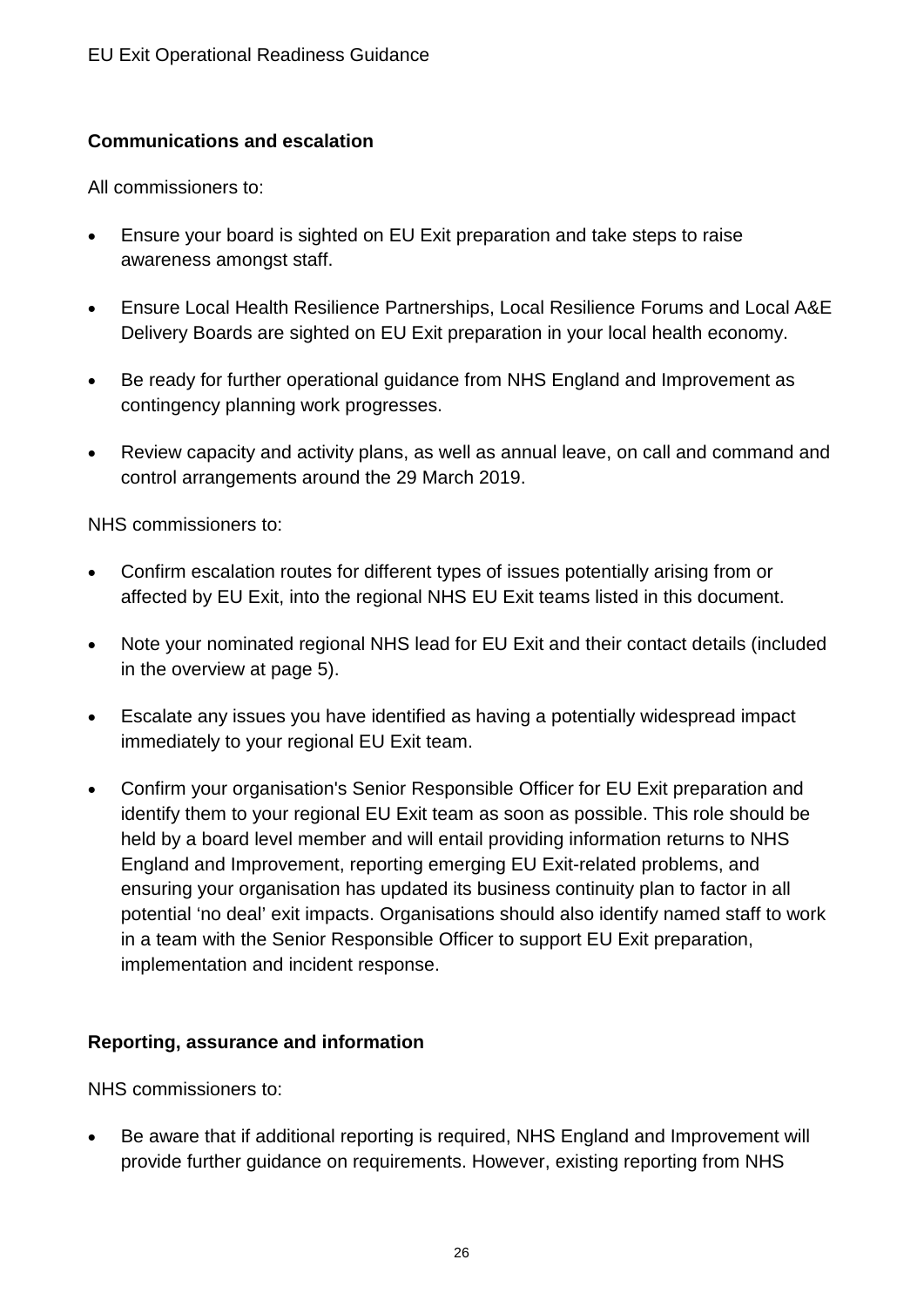organisations will be used to develop a baseline assessment of the EU Exit impact on the health and care system.

- Note that regional NHS EU Exit teams will be in contact shortly to confirm your progress on these actions.
- For queries relating to specific topics areas in this guidance, please contact the relevant departmental mailboxes. Any immediate risks or concerns about provision of NHS service continuity should be escalated to the relevant regional NHS EU Exit mailbox.

#### **Supply of medicines and vaccines**

- Promote the Secretary of State's [message:](https://assets.publishing.service.gov.uk/government/uploads/system/uploads/attachment_data/file/735742/Govt_preparations_for_potential_no_deal_-_letter_to_health_and_care_sector.pdf) healthcare providers should not stockpile medicines beyond their business as usual stock levels, and no clinician should write longer prescriptions for patients. The Department's UK-wide contingency plan for the supply of medicines and vaccines is being developed alongside pharmaceutical companies and other government departments.
- Advise providers that there is no need to contact suppliers of medicines directly.
- Ensure providers are encouraging staff to reassure patients that they should not store additional medicines at home as the Government is working with industry to ensure a continued supply of medicines from the moment we leave the EU.
- Inform providers that Chief and Responsible Pharmacists are responsible for ensuring their organisation does not stockpile medicines unnecessarily. Any incidences involving the over-ordering of medicines will be investigated and followed up with the relevant Chief or Responsible Pharmacist directly.
- Inform providers that the Department and NHS England and Improvement are developing arrangements to allow local and regional monitoring of stock levels of medicines.
- Be aware that the UK-wide contingency plan for medicines and vaccines is kept under review, and the Department will communicate further guidance as and when necessary.
- Share letters from the Department aimed at an NHS and wider health and care provider audience (such as the third sector, private sector and home care).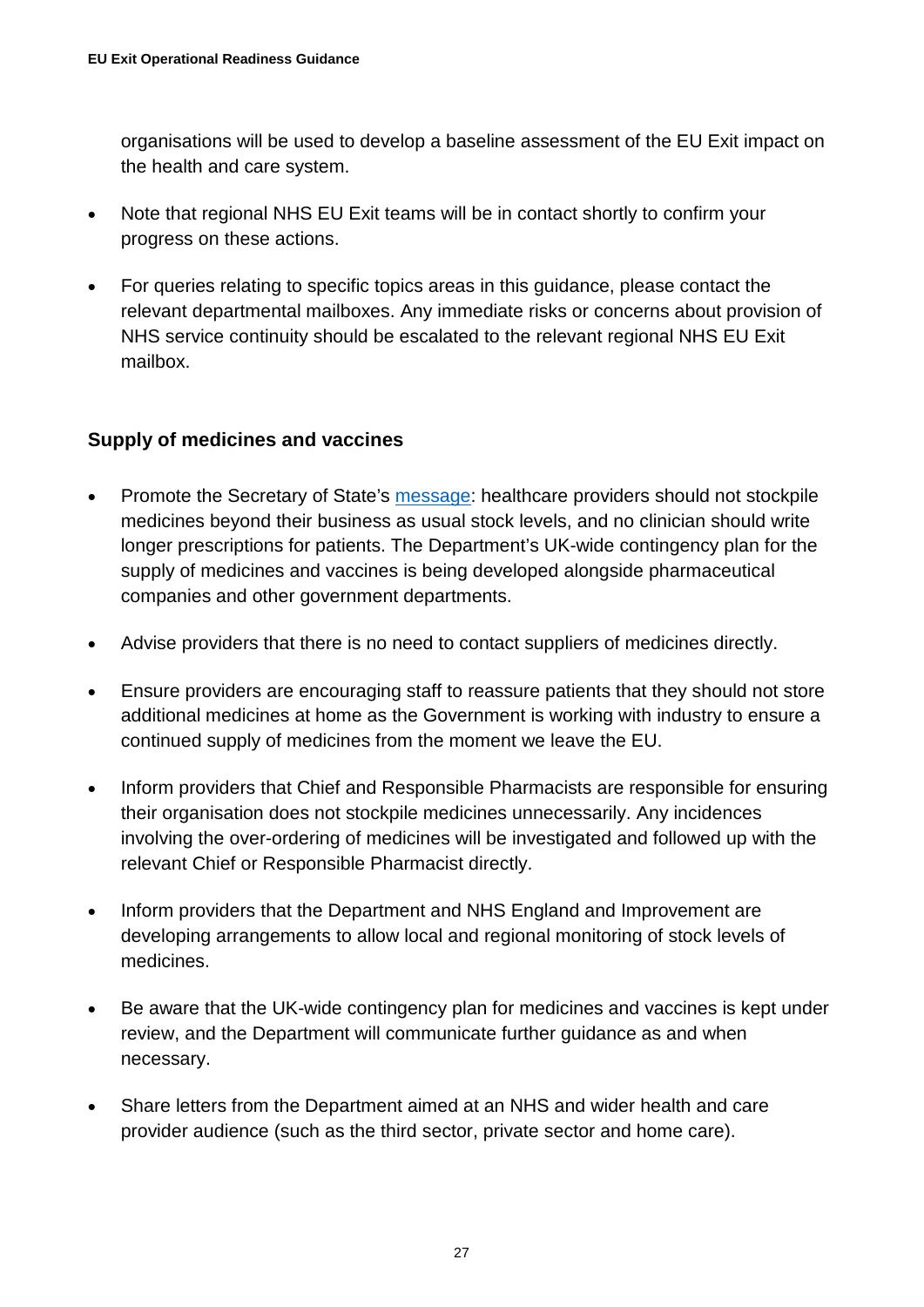- Note that the Department has engaged directly with specialist commissioning leaders about prisons and defence. This is to address their specific needs and concerns relating to medicine supply.
- Continue to report current shortage issues and escalate queries for medicine supply issues unrelated to current shortages through existing regional communication channels.

Regional pharmacists and emergency planning staff to:

• Meet at a local level to discuss and agree local contingency and collaboration arrangements. The Chief Pharmaceutical Officer will hold a meeting with the chairs of regional hospital and CCG Chief Pharmacist networks (and representatives of private hospital Chief Pharmacists) in January 2019 to help inform local plans.

#### **Supply of medical devices and clinical consumables**

- Note that there is no need for health and adult social care providers to stockpile additional medical devices and clinical consumables beyond business as usual stock levels. Officials in the Department will continually monitor the situation and if the situation changes, we will provide further guidance by the end of January 2019.
- Send queries about medical devices and clinical consumables provided by NHS Supply Chain to your usual contact. If you receive medical devices and clinical consumables from other suppliers, you should contact them directly with any queries as you would normally do.
- Be aware that the contingency plan is kept under review, and the Department will communicate further guidance as and when necessary.
- Send queries regarding medical devices and clinical consumables to [mdcc](mailto:mdcc-contingencyplanning@dhsc.gov.uk)[contingencyplanning@dhsc.gov.uk.](mailto:mdcc-contingencyplanning@dhsc.gov.uk)

#### **Supply of non-clinical consumables, goods and services**

• Be aware that the Department is conducting supply chain reviews across the health and care system, and work is in progress to identify risk areas specific to primary care, adult social care and public health services.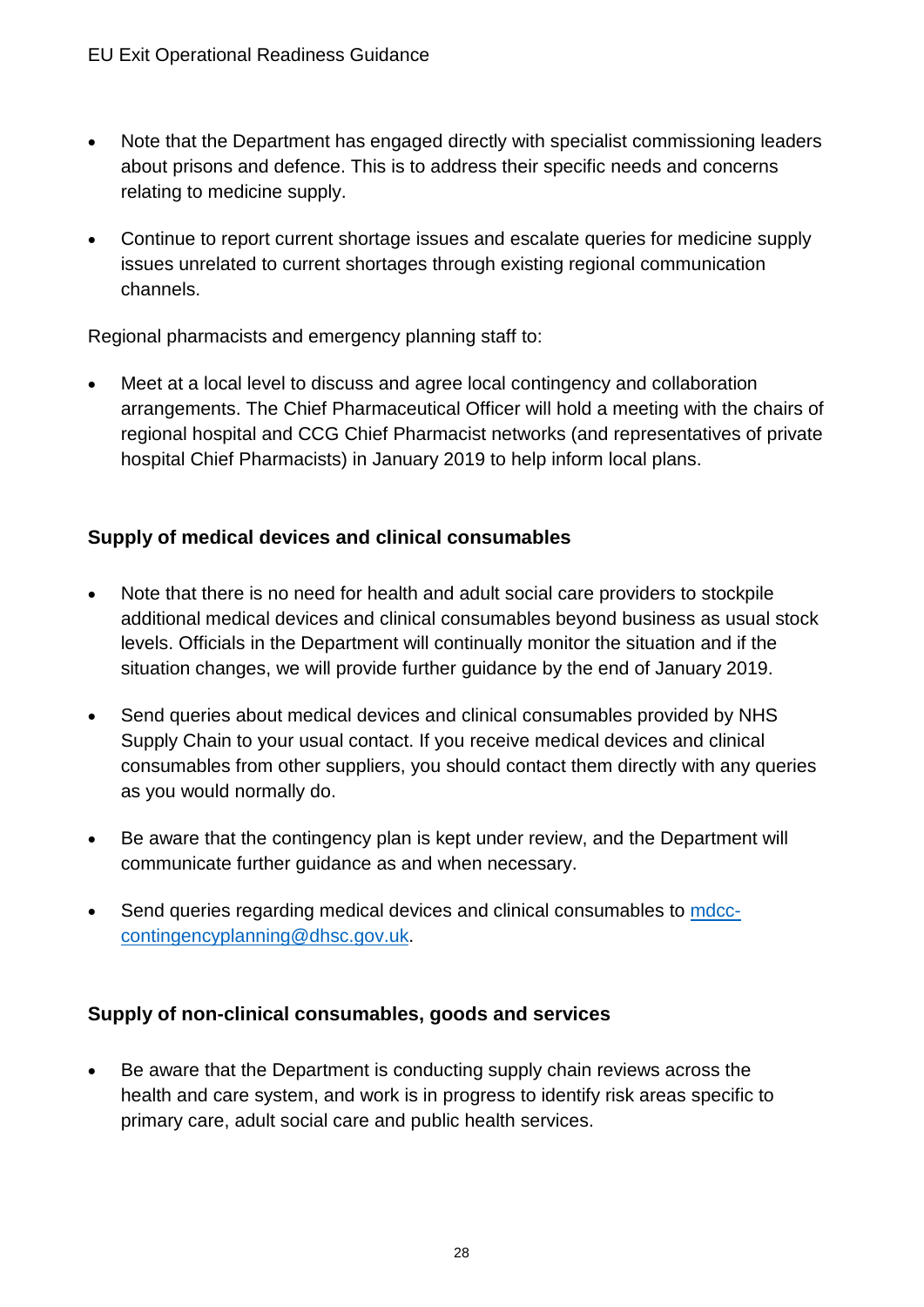- Continue commercial preparation for EU Exit as part of your usual resilience planning, addressing any risks and issues identified through your own risk assessments that need to be managed locally.
- Check your providers continue to update their local business continuity plans to ensure continuity of supply in a 'no deal' scenario.
- Await further advice from the Department on where actions should be taken locally by commissioners and providers of NHS-commissioned services.

#### **Workforce**

- Ensure healthcare providers that deliver your commissioned services publicise the EU Settlement Scheme to their health and care staff who are EU citizens, and support them to apply for the scheme.
- Monitor the workforce impacts of EU Exit in your primary and secondary care providers' business continuity plans and highlight risks to [WorkforceEUExit@dhsc.gov.uk.](mailto:WorkforceEUExit@dhsc.gov.uk)
- Ensure your providers' board-approved business continuity plans include workforce planning.
- Assess whether your organisation has incurred a reduction in the number of EU nationals in your workforce before the UK leaves the EU.
- Publicise the EU Settlement Scheme to your staff who are EU nationals and actively support them to apply for the scheme when it opens in March 2019. Further information can be viewed [here.](https://www.gov.uk/settled-status-eu-citizens-families/applying-for-settled-status)
- Monitor the impact of EU Exit on your own workforce regularly, and update your local business continuity plans as necessary.
- Send workforce queries to [WorkforceEUExit@dhsc.gov.uk](mailto:WorkforceEUExit@dhsc.gov.uk)

#### **Professional regulation (recognition of professional qualifications)**

• Inform your staff and healthcare providers that health and care professionals (including UK citizens), whose qualification has been recognised and who are registered in the UK before 23:00 on 29 March 2019, will continue to be registered after this point.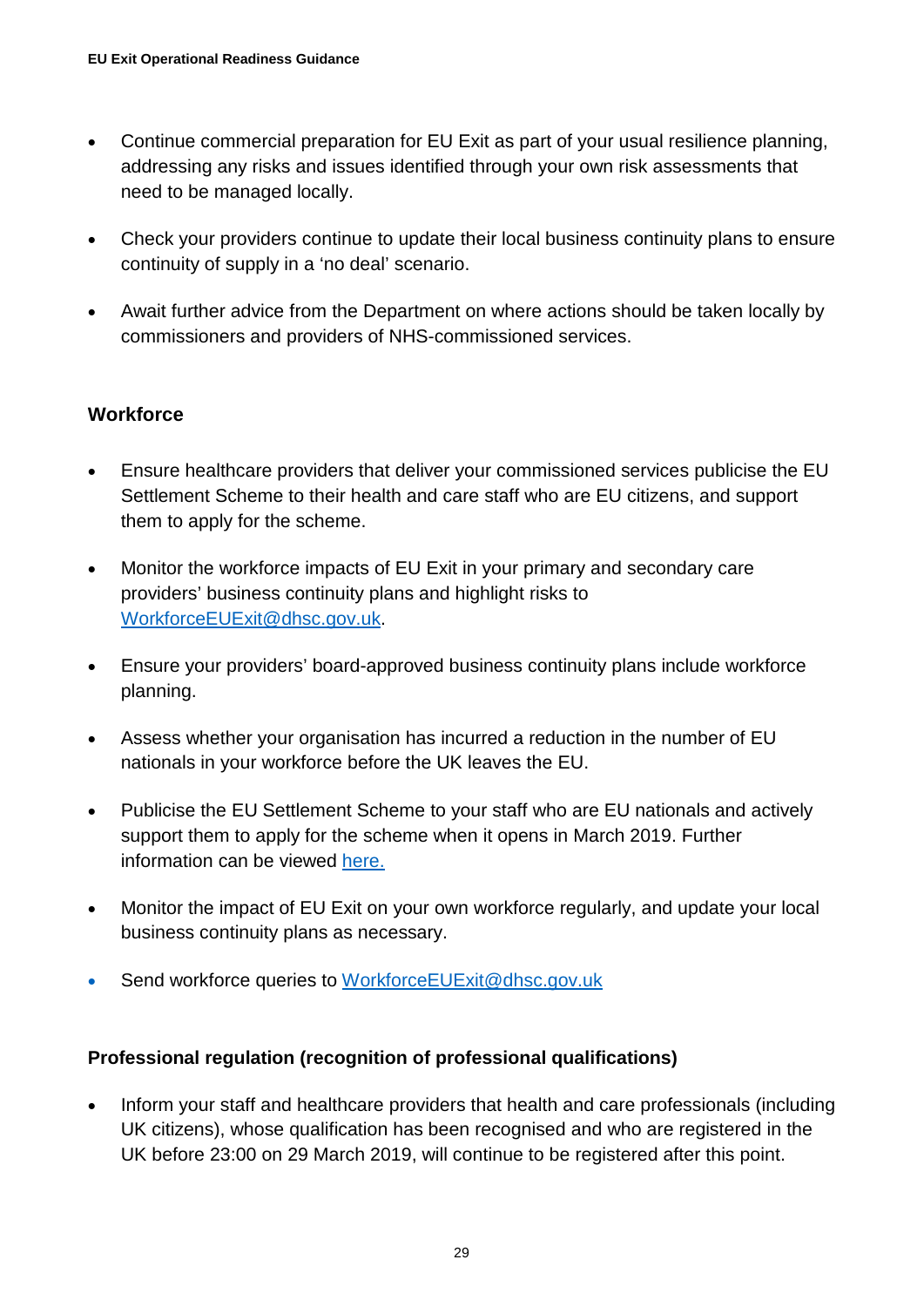- Inform your staff and healthcare providers that health and care professionals (including UK citizens), who apply to have their qualification recognised in the UK before 23:00 on 29 March 2019, will have their application concluded under current arrangements.
- Await further information from the Government on the future arrangements for health and care professionals (including UK citizens) with an EU/EEA or Swiss qualification, who apply to have their qualification recognised in the UK from 23:00 on 29 March 2019.

#### **Reciprocal healthcare**

- Note that, in a 'no deal' scenario, the current arrangements for reciprocal healthcare and for overseas visitors and migrant cost recovery will continue to operate until 29 March 2019, depending on the reciprocal agreements that are concluded.
- Inform NHS Trusts and Foundation Trusts that they should continue to maintain a strong focus on correctly charging those who should be charged directly for NHS care.
- Note that the Department will provide updates and further information in due course. This information will cover migrant cost recovery charging after 29 March 2019 to enable NHS Trusts and Foundation Trusts to amend processes and train staff if reciprocal healthcare arrangements change.

#### **Research and clinical trials**

- Note that the Government has guaranteed funding committed to UK organisations for certain EU funded projects in the event of a 'no deal' scenario. This includes the payment of awards where UK organisations successfully bid directly to the EU while we remain in the EU, and the payment of awards where UK organisations are able to successfully bid to participate as a third country after Exit, until the end of 2020.
- Ensure your providers who receive Horizon 2020 grants input basic information about their awards into a portal, which can be accessed [here,](https://apply-for-innovation-funding.service.gov.uk/eu-grant/overview) as soon as possible. Further guidance can be found [here](https://www.gov.uk/government/publications/horizon-2020-funding-if-theres-no-brexit-deal/horizon-2020-funding-if-theres-no-brexit-deal--2) and all queries should be sent to [EUGrantsFunding@ukri.org.](mailto:EUGrantsFunding@ukri.org)
- Ensure your providers who receive Third Health Programme grants contact officials at [EU-Health-Programme@dhsc.gov.uk](mailto:EU-Health-Programme@dhsc.gov.uk) with information regarding their awards and any queries that they have, as soon as possible.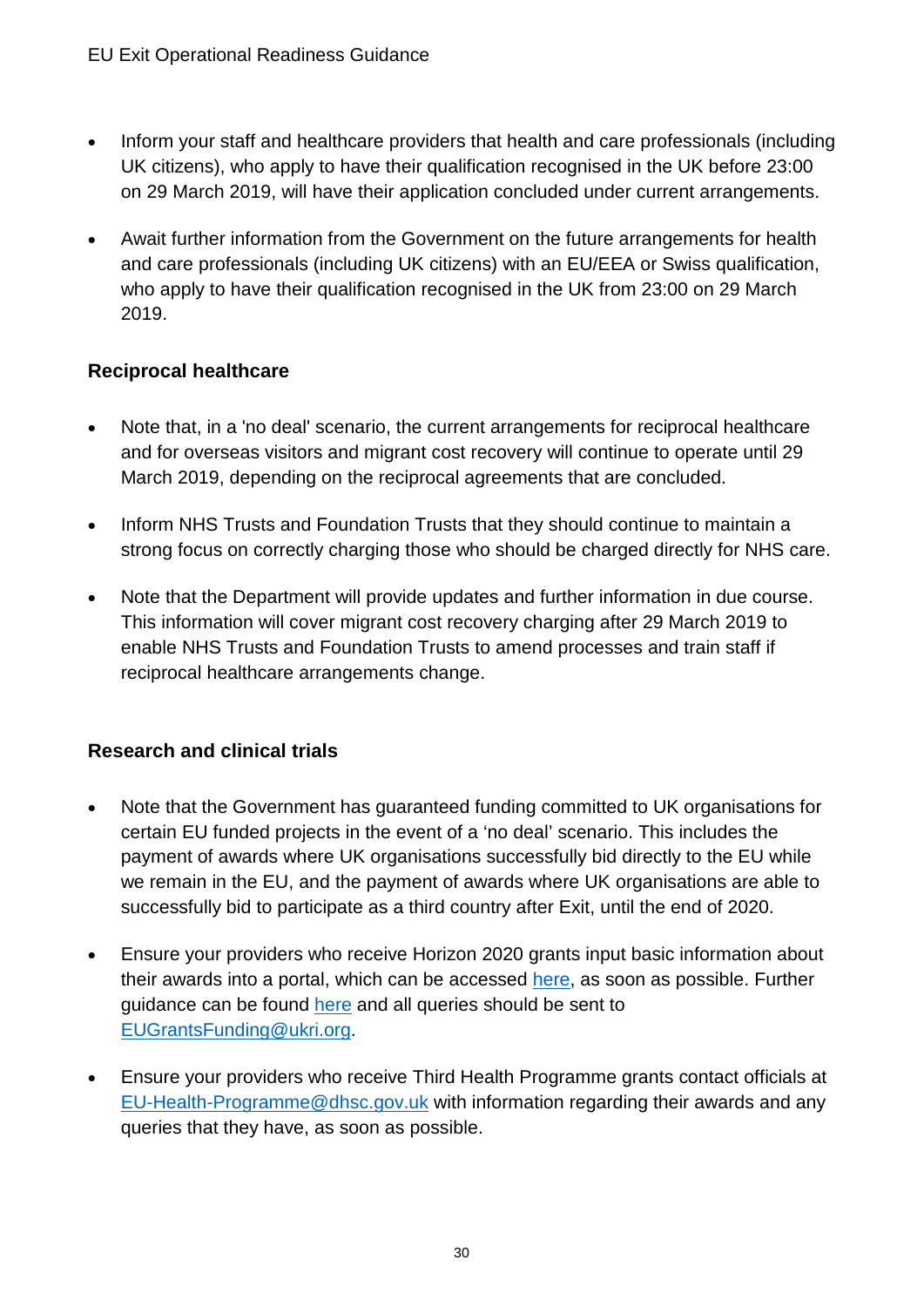#### **Clinical trials and clinical investigations**

- Support your providers to respond to the Department's comprehensive assessment of the expected impact of a 'no deal' exit on clinical trials and investigations. The Department is working closely with the NHS to gain a greater understanding of who might be affected by supply issues.
- Support your providers who run clinical trials or investigations in the UK to consider their supply chains for those IMPs, medical devices, in vitro diagnostic devices, advanced therapy medicinal products, radioisotopes and other clinical consumables which come from, or via, the EU or EEA as soon as possible. Providers should contact relevant trial Sponsors, and if multiple sites are involved within the UK, then coordinate with the lead site or Chief Investigator in the UK, or organisation managing the clinical trial/investigation, e.g. Clinical Research Organisation, to ensure a single approach to the Sponsor.
- Support your providers to participate in and/or recruit to clinical trials and investigations up to and from 29 March 2019. This should occur unless providers receive information to the contrary from a trial Sponsor, organisation managing the clinical trial or investigation, or from formal communications that a clinical trial or clinical investigation is being impacted due to trial supplies.
- Send queries concerning IMPs or medical devices to  $\frac{imp@dhsc.gov.uk}{imp@dhsc.gov.uk}$ .

#### **Data sharing, processing and access**

- Investigate your organisation's reliance on transfers of personal data from the EU/EEA to the UK, especially those that are critical to patient care and/or would have a serious impact upon the system if they were disrupted.
- Note that many organisations tend not to disaggregate personal and non-personal data. As such, please be aware that restrictions on personal data may have knock-on effects on data more generally.
- Follow the advice from The Department for Digital, Culture, Media and Sport and the ICO on data protection in a 'no deal' scenario, which can be viewed on [gov.uk](https://www.gov.uk/government/publications/data-protection-eu-exit-guidance/leaving-the-eu-without-a-deal-6-steps-to-take) and on the ICO [website,](https://ico.org.uk/for-organisations/data-protection-and-brexit/data-protection-if-there-s-no-brexit-deal/) in particular to determine where to use and how to implement standard contractual clauses.
- Ensure that your data and digital assets are adequately protected, by completing your annual [Data Security and Protection Toolkit](https://digital.nhs.uk/data-and-information/looking-after-information/data-security-and-information-governance/data-security-and-protection-toolkit) assessment. This self-audit of compliance with the 10 Data Security Standards is mandatory, to be completed by end March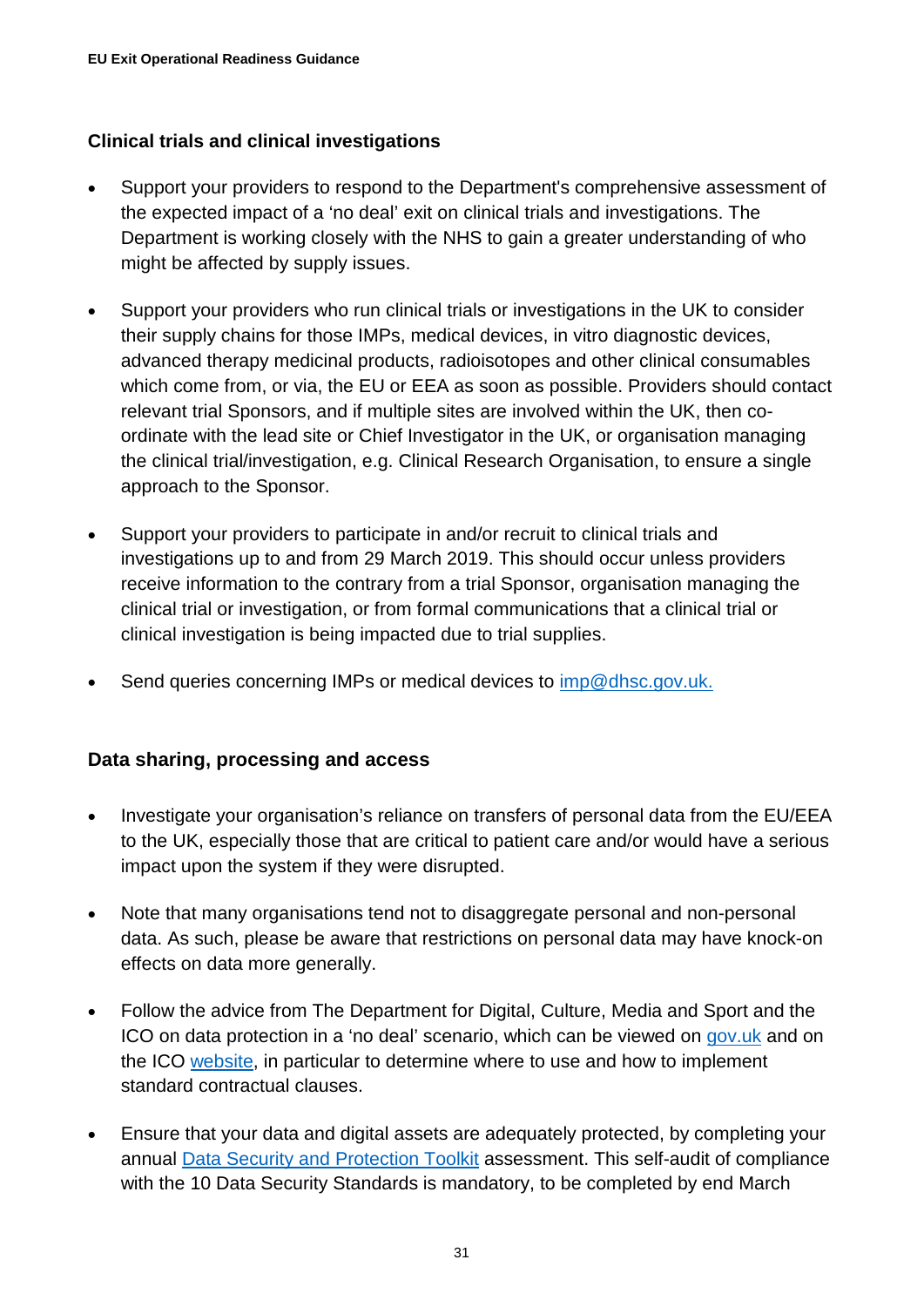2019, but early completion will enable health and adult social care organisations more time to identify and quickly address any vulnerabilities.

• Await further guidance, which will be issued to health and care providers in due course. Assistance will also be available through webinars in early 2019.

#### **Finance**

• Record costs (both revenue and capital) incurred in complying with this guidance. Costs with a direct financial impact should be recorded separately to opportunity costs. Commissioners should discuss these costs with their regional NHS EU Exit support team. Feedback from commissioners will inform decisions on whether further guidance on cost collection is required.

#### **Queries**

For queries relating to specific topics areas, commissioners should contact the departmental mailboxes listed in this guidance:

- Medicine shortage queries should be raised by business as usual routes
- Medical devices and clinical consumables to [mdcc](mailto:mdcc-contingencyplanning@dhsc.gov.uk)[contingencyplanning@dhsc.gov.uk.](mailto:mdcc-contingencyplanning@dhsc.gov.uk)
- NHS Trusts and Foundation Trusts' self-assessment on non-clinical consumables, goods and services to [contractreview@dhsc.gov.uk.](mailto:contractreview@dhsc.gov.uk)
- Workforce to [WorkforceEUExit@dhsc.gov.uk.](mailto:WorkforceEUExit@dhsc.gov.uk)
- Third Health Programme grants to **EU-Health-Programme@dhsc.gov.uk.**
- Horizon 2020 grants to [EUGrantsFunding@ukri.org](mailto:EUGrantsFunding@ukri.org)
- IMPs or clinical devices to [imp@dhsc.gov.uk.](mailto:imp@dhsc.gov.uk)

<span id="page-31-0"></span>Any immediate risks or concerns relating to continuity of NHS service provision should be escalated to the relevant regional NHS EU Exit mailbox.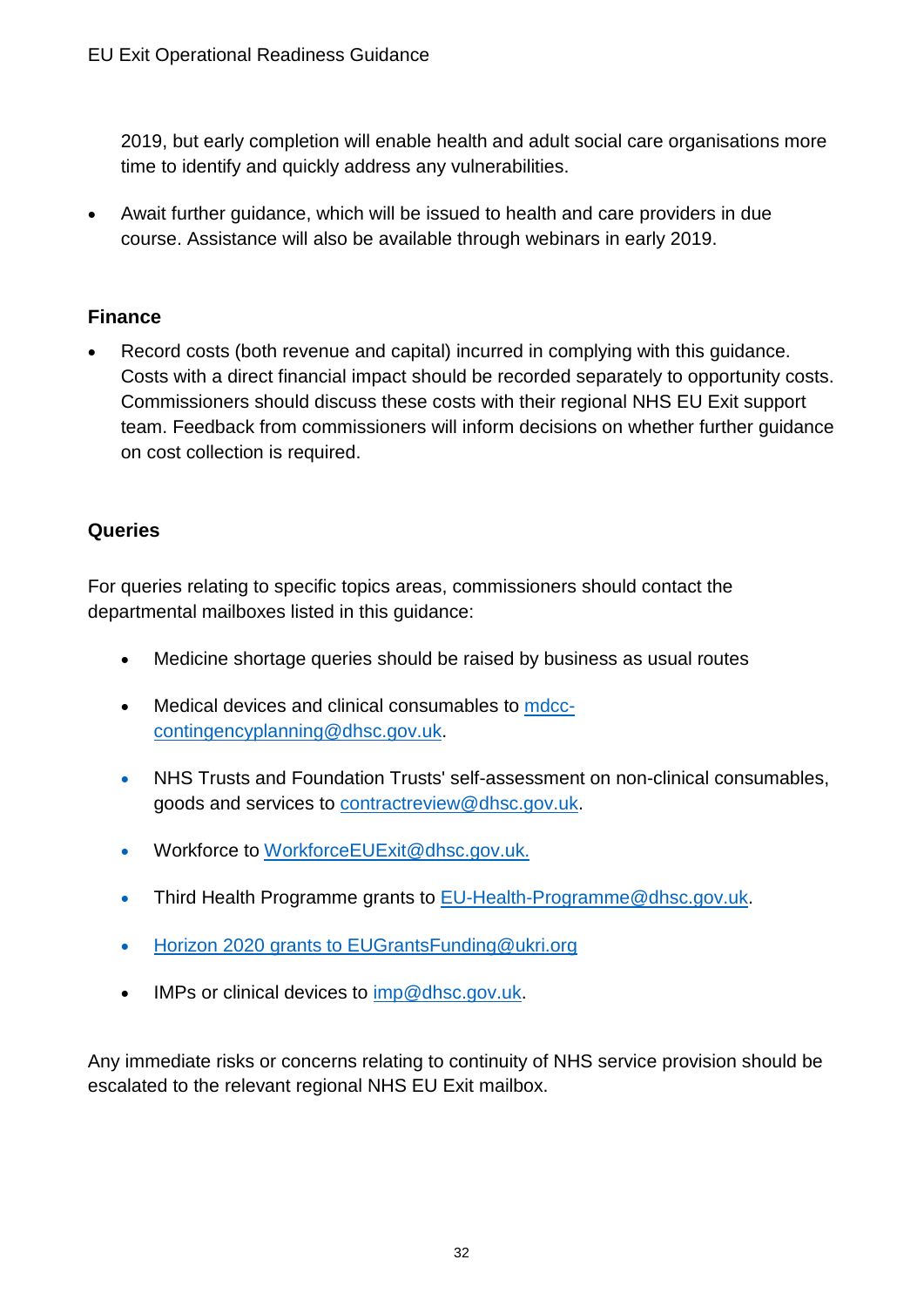## **Card 3 – Action card for NHS England and Improvement regional teams**

### **Role**

In addition to current responsibilities, NHS regional teams will be required to provide regional system oversight in a 'no deal' scenario. The forthcoming NHS EU Exit Operational Support Structure will operate at a national and regional level, and support existing regional teams. Its functions will include monitoring local preparations, responding to the escalation of issues, and co-ordinating assurance and reporting arrangements at regional level.

NHS regional teams should communicate the necessary actions to providers and commissioners, and ensure that these instructions are being followed. This assurance should be gained through reporting on resilience and business continuity plans, and through existing meetings with providers and commissioners in your area. Once the dedicated NHS EU Exit regional teams are established, they will undertake assurance of local business continuity plans in relation to EU Exit.

Regional NHS leads and mailboxes for EU Exit have been established. Further details of the structure and function of the regional operational support teams will be communicated as the functions are implemented.